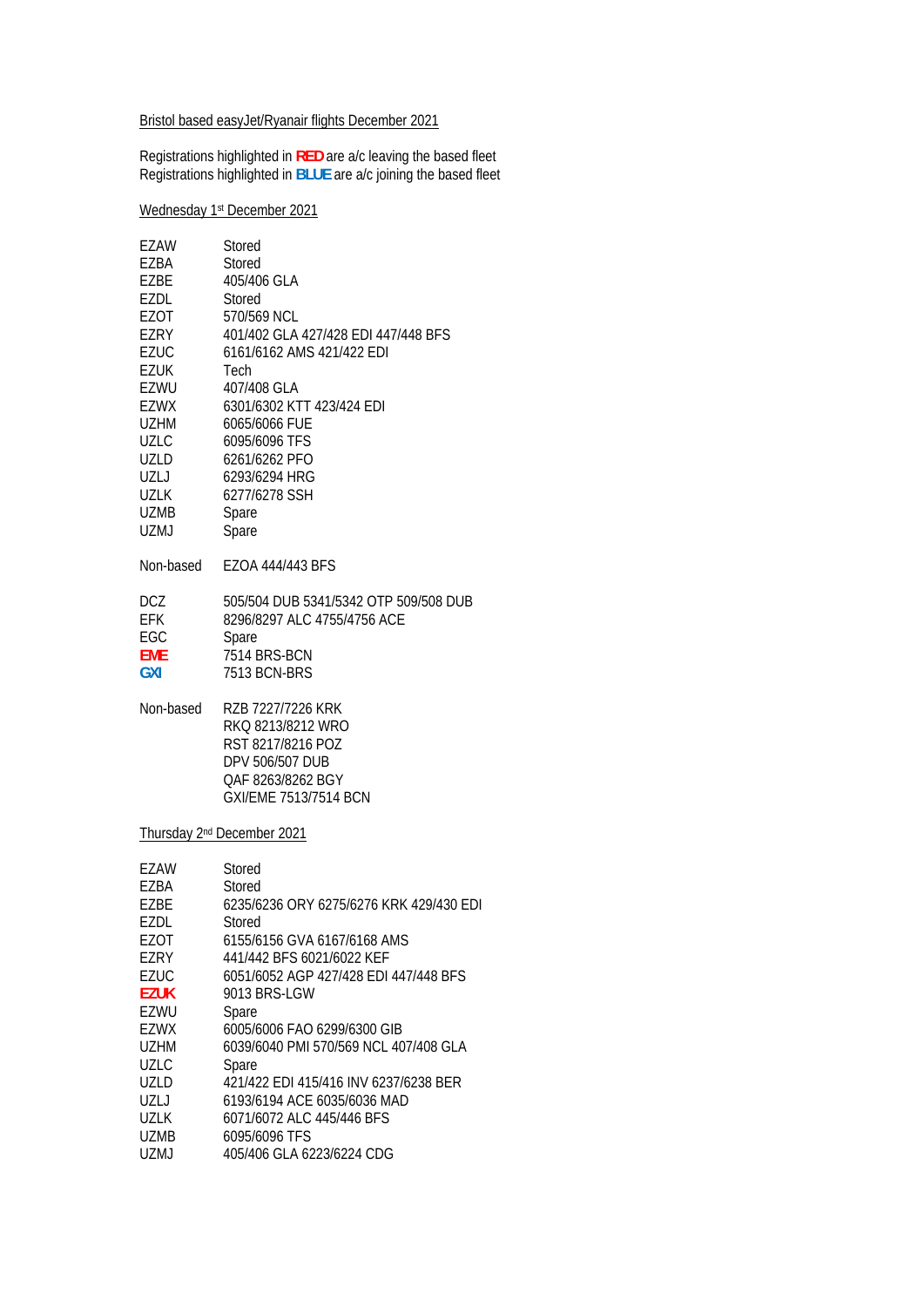Non-based EZUN 409/410 GLA **DAO** 8122 AGP-BRS **DCZ** 8121 BRS-AGP EFK 505/504 DUB 2798/2799 RIX 509/508 DUB **EGC** 155 BRS-MAD **GJS** 154 MAD-BRS GXI 4753/4754 TFS 8248/8249 FAO Non-based GJS/EGC 154/155 MAD QEA 1177/1176 MXP RKK 8207/8206 BUD DLG 506/507 DUB RKH 4136/4135 WMI DAO/DCZ 8122/8121 AGP Friday 3rd December 2021 EZAW Stored EZBA Stored EZBE 401/402 GLA 457/458 IOM 6237/6238 BER EZDL 9005 BRS-BRS EZOT 6235/6236 ORY 423/424 EDI EZRY Spare EZUC 62533/6254 LIS 6223/6224 CDG EZWU 6167/6168 AMS EZWX 6185/6186 FCO 447/448 BFS UZHM 565/564/570/569 NCL 6073/6074 ALC UZLC 6265/6266 PRG 407/408 GLA<br>UZLD 415/416 INV 6035/6036 MAD 415/416 INV 6035/6036 MAD UZLJ 6025/6026 BCN 405/406 GLA 429/430 EDI UZLK 6275/6276 KRK 6141/6142 TLS<br>UZMB Spare Spare UZMJ 425/426 EDI

Non-based EZFU 442/441 BFS EZBF 409/410 GLA EZDV 432/431 EDI

DAO 8121/8122 AGP

EFK 7226/7227 KRK 8254/8255 GDN 509/508 DUB<br>GJS 8262/8263 BGY 4755/4756 ACE 8262/8263 BGY 4755/4756 ACE

GXI 8224/8225 RZE 8202/8203 NOC 4440/4441 VLC

Non-based EKX 504/505 DUB LMT 7306/7307 VIE DLI 6689/6690 SVQ RSH 8682/8681 KUN DYX 8297/8296 ALC DYA 7513/7514 BCN DWM 506/507 DUB QBK 1590/1591 CGN

Saturday 4<sup>th</sup> December 2021

| F7AW  | Stored                      |
|-------|-----------------------------|
| F7RA  | Stored                      |
| F7RF  | 403/404 GLA                 |
| F7DI. | Stored                      |
| F70T  | 6147/6148 OPO 6095/6096 TFS |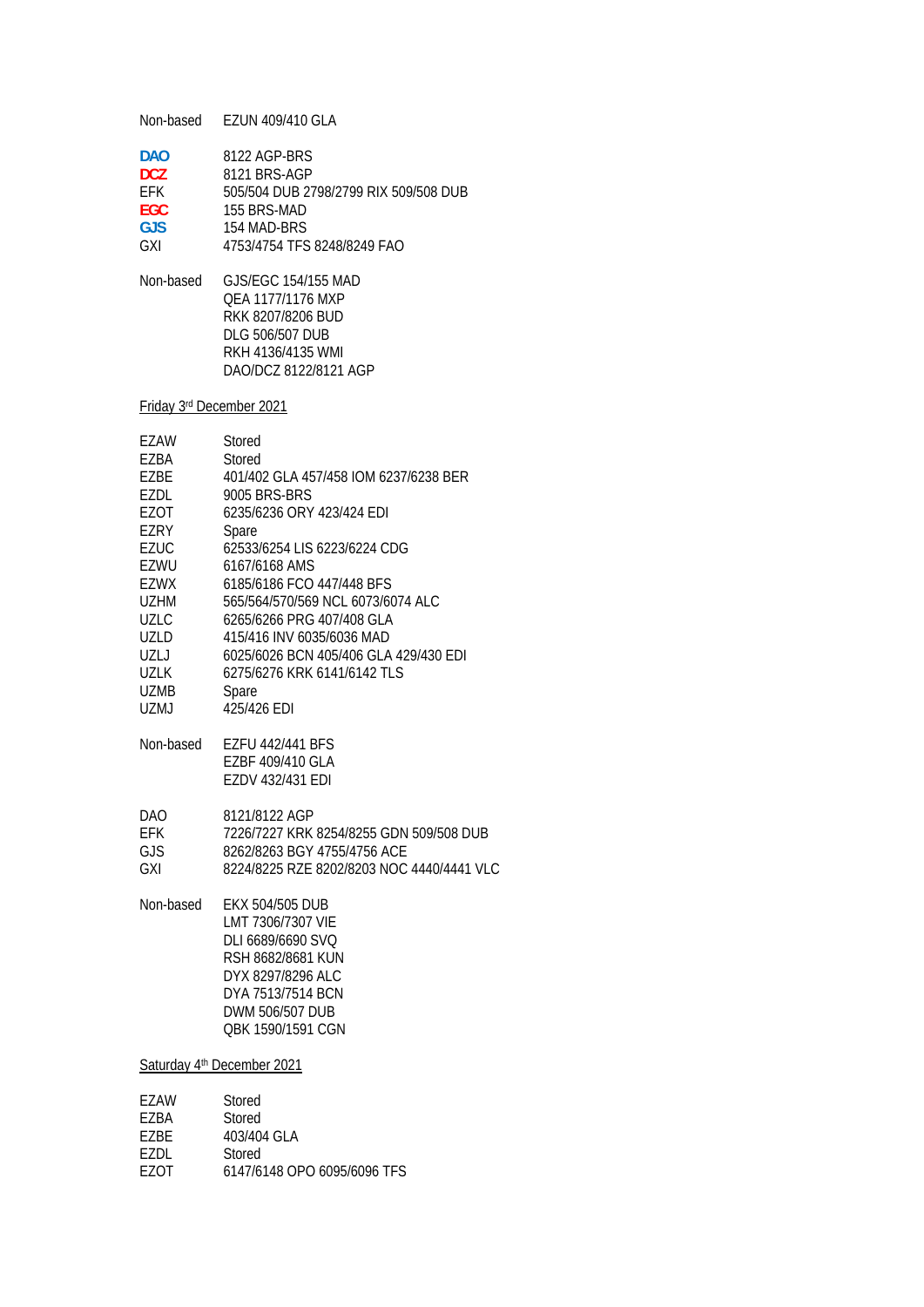| EZRY<br><b>EZUC</b><br>EZWU<br><b>EZWX</b><br>UZHM<br>UZLC<br>UZLD<br>UZLJ<br><b>UZLK</b><br>UZMB<br><b>UZMJ</b>                   | 6071/6072 ALC<br>6149/6150 GVA 6245/6246 FNC<br>6161/6162 AMS 6235/6236 ORY<br>Spare<br>6065/6066 FUE<br>6193/6194 ACE<br>421/422 EDI 6261/6262 PFO<br>6293/6294 HRG<br>6277/6278 SSH<br>6195/6196 LPA<br>Spare                                                                                                                                                                     |
|------------------------------------------------------------------------------------------------------------------------------------|-------------------------------------------------------------------------------------------------------------------------------------------------------------------------------------------------------------------------------------------------------------------------------------------------------------------------------------------------------------------------------------|
| Non-based                                                                                                                          | EZOU 444/443 BFS                                                                                                                                                                                                                                                                                                                                                                    |
| DAO<br><b>EFK</b><br><b>GJS</b><br>GXI                                                                                             | Spare<br>8121/8122 AGP 4757/4758 LPA<br>3176/3177 TSF 7514/7513 BCN<br>4753/4754 TFS 8296/8297 ALC                                                                                                                                                                                                                                                                                  |
| Non-based                                                                                                                          | DYY 504/505 DUB<br>RKM 8207/8206 BUD<br>DHR 506/507 DUB<br>EFF154/155 MAD<br>RKU 8217/8216 POZ<br>RSL 4136/4135 WMI                                                                                                                                                                                                                                                                 |
| Sunday 5th December 2021                                                                                                           |                                                                                                                                                                                                                                                                                                                                                                                     |
| EZAW<br>EZBA<br>EZBE<br>EZDL<br>EZOT<br>EZRY<br><b>EZUC</b><br>EZWU<br>EZWX<br><b>UZHM</b><br>UZLC<br>UZLD<br>UZLJ<br>UZLK<br>UZMB | <b>Stored</b><br>Stored<br>6185/6186 FCO 407/408 GLA<br>Stored<br>Spare<br>6071/6072 ALC 447/448 BFS<br>6155/6156 GVA 6223/6224 CDG<br>6235/6236 ORY 6035/6036 MAD<br>6165/6166 AMS 415/416 INV<br>6021/6022 KEF (16:00/23:26)<br>6299/6300 GIB 6265/6266 PRG<br>6039/6040 PMI 568/567 NCL 6275/6276 KRK<br>6301/6302 KTT<br>6051/6052 AGP 425/426 EDI<br>6253/6254 LIS 405/406 GLA |
| UZMJ<br>Non-based                                                                                                                  | 6263/6264 LCA 429/430 EDI<br><b>UZHX 442/441 BFS</b><br>EZDF 409/410 GLA<br><b>UZHX 446/445 BFS</b>                                                                                                                                                                                                                                                                                 |
| DAO<br><b>EFK</b><br><b>GJS</b><br>GXI                                                                                             | 3176/3177 TSF 5341/5342 OTP<br>7226/7227 KRK 8202/8203 NOC 8296/8297 ALC<br>8248/8249 FAO 8121/8122 AGP<br>4755/4756 ACE 2798/2799 RIX                                                                                                                                                                                                                                              |
| Non-based                                                                                                                          | QDC 1177/1176 MXP<br><b>EKK 506/507 DUB</b><br>RST 8213/8212 WRO<br>LOI 7306/7307 VIE                                                                                                                                                                                                                                                                                               |

 RSB 8207/8206 BUD DCF 508/509 DUB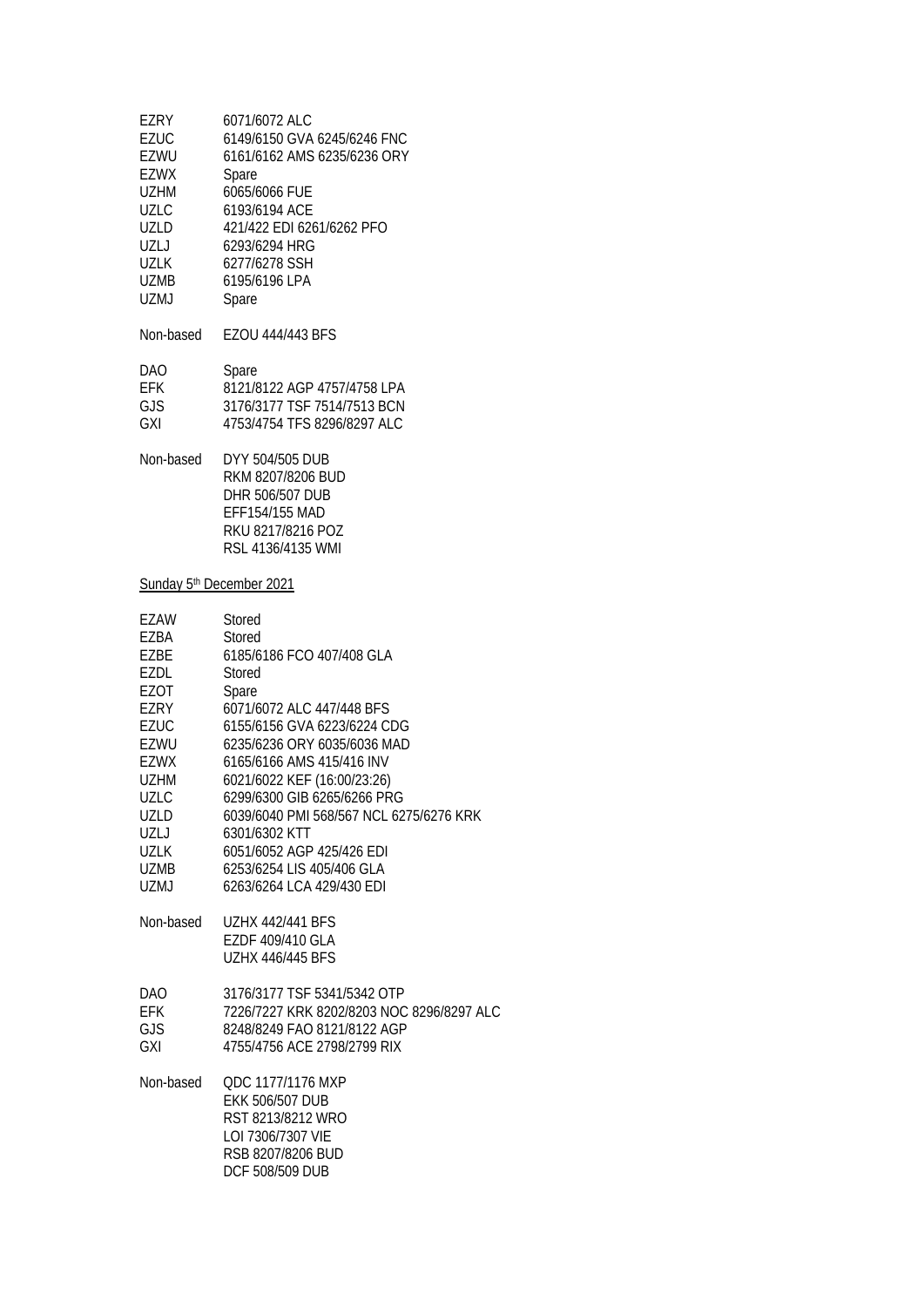# Monday 6<sup>th</sup> December 2021

| EZAW        | Stored                                                                     |
|-------------|----------------------------------------------------------------------------|
| EZBA        | Stored                                                                     |
| EZBE        | 6161/6162 AMS 403/404 GLA 427/428 EDI 447/448 BFS                          |
| EZDL        | Stored                                                                     |
| EZOT        | 402/402 GLA 570/569 NCL                                                    |
| EZRY        | 441/442 BFS 6275/6276 KRK                                                  |
| <b>EZUC</b> | 6235/6236 ORY 457/458 IOM 6035/6036 MAD                                    |
|             |                                                                            |
| EZWU        | 6095/6096 TFS                                                              |
| EZWX        | 6051/6052 AGP                                                              |
| <b>UZHM</b> | 6245/6246 FNC                                                              |
| <b>UZLC</b> | 421/422/423/424 EDI 445/446 BFS 6141/6142 TLS                              |
| <b>UZLD</b> | Spare                                                                      |
| UZLJ        | 6237/6238 BER 425/426 EDI 6223/6224 CDG                                    |
| <b>UZLK</b> | 6025/6026 BCN 415/416 INV 572/571 NCL                                      |
| <b>UZMA</b> | 6006 FAO-BRS                                                               |
| <b>UZMB</b> | 6005 BRS-FAO                                                               |
| <b>UZMJ</b> | 405/406 GLA                                                                |
|             |                                                                            |
| Non-based   | EZDF 409/410 GLA                                                           |
|             |                                                                            |
| <b>DAO</b>  | 8296/8297 ALC 8121/8122 AGP                                                |
| <b>EFK</b>  | 7226/7227 KRK 8681/8682 KUN                                                |
| <b>GJS</b>  | 8262/8263 BGY 4440/4441 VLC 509/508 DUB                                    |
|             | 8224/8225 RZE 4755/4756 ACE                                                |
| <b>GXI</b>  |                                                                            |
| Non-based   | <b>EMC 504/505 DUB</b>                                                     |
|             |                                                                            |
|             | EFY 506/507 DUB                                                            |
|             | QEF 1590/1591 CGN                                                          |
|             | RKS 8255/8254 GDN                                                          |
|             | DLG 6689/6690 SVQ                                                          |
|             | EMA 7513/7514 BCN                                                          |
|             |                                                                            |
|             | Tuesday 7 <sup>th</sup> December 2021                                      |
| <b>EZAW</b> | Stored                                                                     |
|             |                                                                            |
| EZBA        | Stored                                                                     |
| EZBE        | Spare                                                                      |
| EZDL        | Stored                                                                     |
| EZOT        | 6265/6266 PRG 6223/6224 CDG                                                |
| <b>EZRY</b> | 441/442 BFS 6147/6148 OPO                                                  |
| EZUC        | Spare                                                                      |
| EZWU        | 6071/6072 ALC 6035/6036 MAD                                                |
| EZWX        | 423/424 EDI 405/406 GLA                                                    |
| <b>UZHM</b> | 6195/6196 LPA                                                              |
| <b>UZLC</b> | 6161/6162 AMS 6085/6186 FCO 570 BRS-NCL 569 NCL-LGW-BRS (Landed 00:45 Wed) |
| UZLD        | Spare                                                                      |
| <b>UZLJ</b> | 6193/6194 ACE                                                              |
|             |                                                                            |
| <b>UZLK</b> | 401/402 GLA 427/428 EDI 447/448 BFS                                        |
| <b>UZMA</b> | 6095/6096 TFS                                                              |
| UZMJ        | Spare                                                                      |
|             |                                                                            |
| Non-based   | EZGH 409/410 GLA                                                           |
|             | EZWB 432/431 EDI                                                           |
|             |                                                                            |
| <b>DAO</b>  | Spare                                                                      |
| <b>EFK</b>  | 505/504 DUB 3176/3177 TSF 8121 BRS-AGP                                     |
| <b>EGA</b>  | 8122 AGP-BRS                                                               |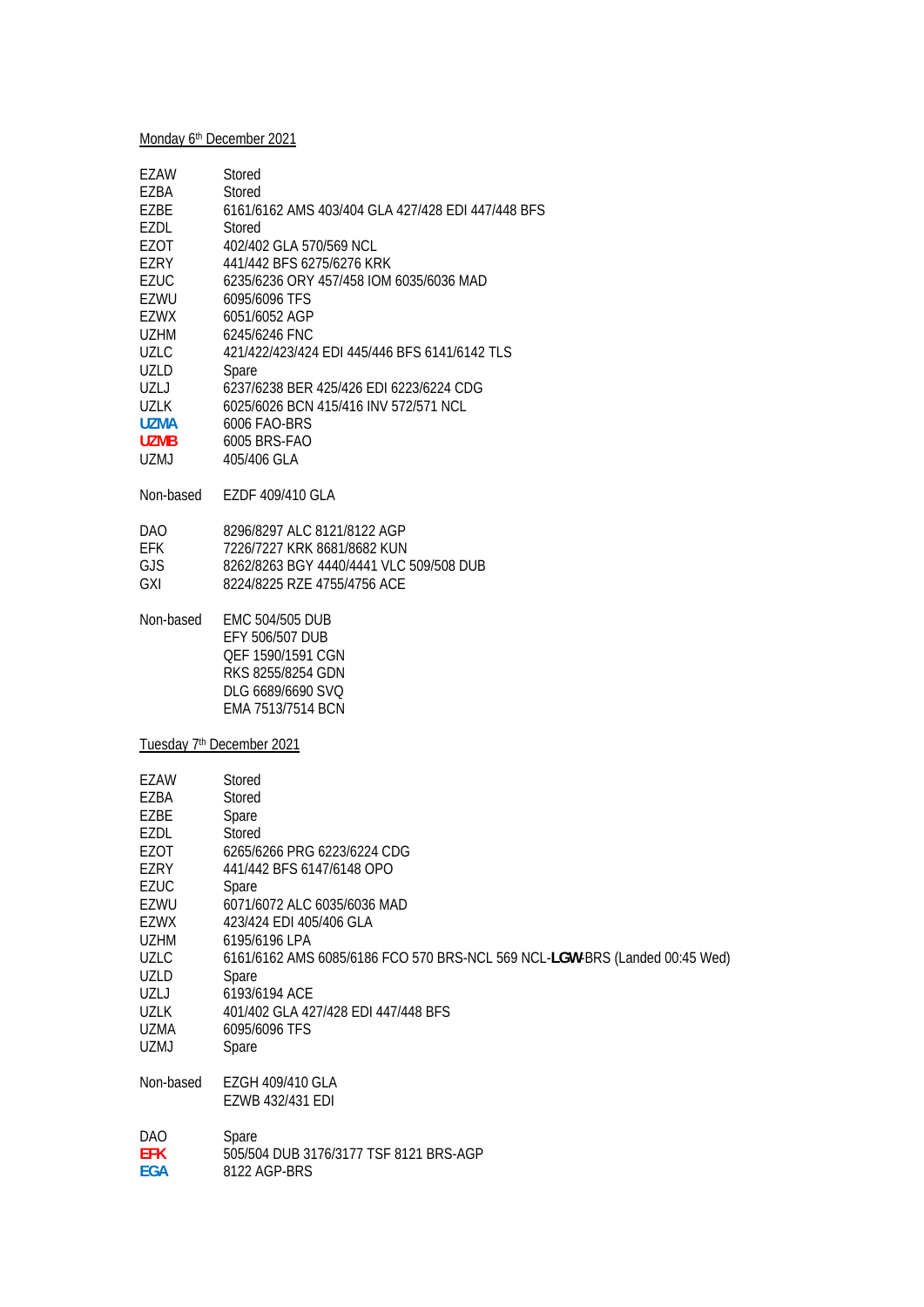GJS Spare GXI 4753/4754 TFS 509/508 DUB

Non-based RSS 8207/8206 BUD EKV 506/507 DUB DCO 154/155 MAD RKH 4136/4135 WMI

Wednesday 8<sup>th</sup> December 2021

| F7AW        | Stored                                  |
|-------------|-----------------------------------------|
| EZBA        | Stored                                  |
| F7RF        | 6025/6026 BCN 6265/6266 PRG 407/408 GLA |
| F7DI.       | Stored                                  |
| EZOT        | Spare                                   |
| EZRY        | 401/402 GLA 6261/6262 PFO               |
| <b>FZUC</b> | 570/569 NCL 6245/6246 FNC               |
| EZWU        | 405/406 GLA 6223/6224 CDG               |
| F7WX        | 427/428 EDI 447/448 BFS                 |
| U7HM        | 6301/6302 KTT                           |
| UZLC        | 6065/6066 FUE 423/424 EDI               |
| <b>UZLD</b> | 6161/6162 AMS 6095/6096 TFS             |
| UZL J       | 6293/6294 HRG                           |
| UZLK        | 6277/6278 SSH                           |
| UZMA        | Spare                                   |
| UZMJ        | 6235/6236 ORY                           |
|             |                                         |

Non-based UZHI 444/443 BFS

| DAO. | Spare                                 |
|------|---------------------------------------|
| EGA  | 8296/8297 ALC 4755/4756 ACE           |
| GJS  | Spare                                 |
| GXI  | 505/504 DUB 5341/5342 OTP 509/508 DUB |

Non-based RSY 7227/7226 KRK RKO 8213/8212 WRO RKQ 8217/8216 POZ EKT 506/507 DUB QDP 8263/8262 BGY EMA 7513/7514 BCN

Thursday 9th December 2021

| F7AW        | Stored                                  |
|-------------|-----------------------------------------|
| EZBA        | Stored                                  |
| F7BF        | 6235/6236 ORY 6275/6276 KRK 429/430 EDI |
| EZDL        | Stored                                  |
| EZOT        | 421/422 EDI 405/406/407/408 GLA         |
| F7RY        | Spare                                   |
| EZUC        | 570/569 NCL 6223/6224 CDG               |
| EZWU        | 6039/6040 PMI 415/416 INV 6237/6238 BER |
| F7WX        | 441/442 BFS 6021/6022 KFF 447/448 BFS   |
| U7HM        | 6167/6168 AMS                           |
| UZLC.       | 6051/6052 AGP                           |
| UZLD.       | 6005/6006 FAO 6035/6036 MAD             |
| UZL J       | 6071/6072 ALC 445/446 BFS               |
| <b>UZLK</b> | 6193/6194 ACE 6299/6300 GIB             |
| UZMA        | 427/428 EDI                             |
| UZMJ        | 6095/6096 TFS                           |
|             |                                         |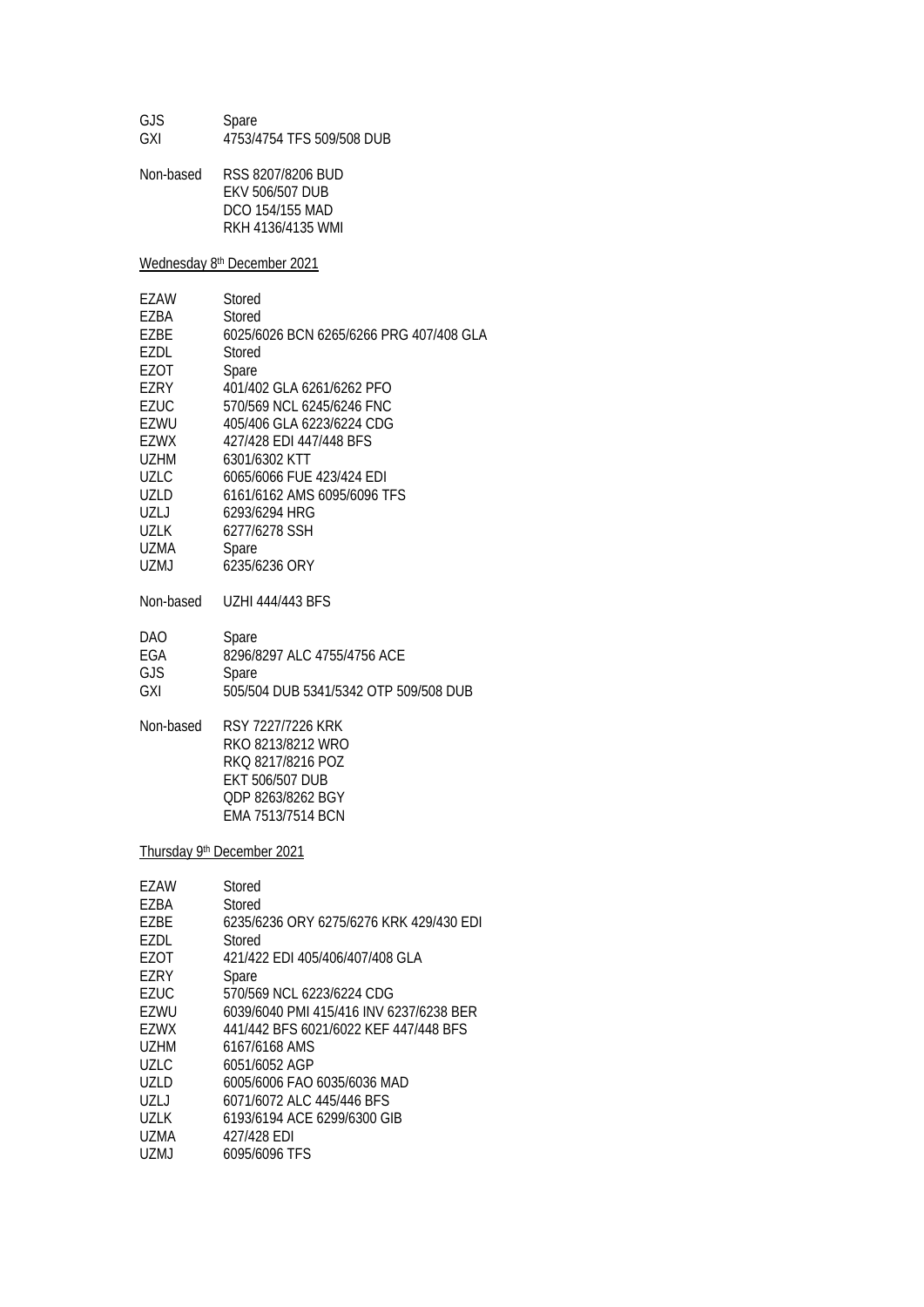Non-based EZGH 409/410 GLA

| DAO.       | 507 BRS-DUB                             |
|------------|-----------------------------------------|
| <b>DHW</b> | 506 DUB-BRS                             |
| FGA        | 505/504 DUB 2798/2799 RIX 8248/8249 FAO |
| GJS.       | Spare                                   |
| GXI        | 4753/4754 TFS 509/508 DUB               |

Non-based EKE 154/155 MAD QCC 1177/1176 MXP RKT 8207/8206 BUD DHW/DAO 506/507 DUB RZF 4136/4135 WMI EBH 8122/8121 AGP

Friday 10<sup>th</sup> December 2021

| EZAW        | Stored                                              |
|-------------|-----------------------------------------------------|
| EZBA        | Stored                                              |
| EZBE        | 415/416 INV 6035/6036 MAD                           |
| EZDL        | Stored                                              |
| EZOT        | Spare                                               |
| EZRY        | 6161/6162 AMS 6265/6266 PRG 407/408 GLA             |
| <b>EZUC</b> | 6253/6254 LIS 570/569 NCL                           |
| <b>EZWU</b> | 6275/6276 KRK 3362/3361 VCE 429/430 EDI             |
| <b>EZWX</b> | 401/402 GLA 457/458 IOM 6237/6238 BER               |
| <b>UZHM</b> | Spare                                               |
| <b>UZLC</b> | 6071/6072 ALC 425/426 EDI 6159/6160 GVA             |
| <b>UZLD</b> | 6235/6236 ORY 423/424 EDI 6141/6142 TLS 572/571 NCL |
| UZLJ        | 6185/6186 FCO 447/448 BFS                           |
| <b>UZLK</b> | 6025/6026 BCN 6167/6168 AMS                         |
| <b>UZMA</b> | 405/406 GLA 6223/6224 CDG                           |
| UZMJ        | 6051/6052 AGP 6095/6096 TFS                         |
| Non-based   | EZBF 442/441 BFS                                    |
|             | EZDF 409/410 GLA                                    |
|             | EZDX 432/431 EDI                                    |
| <b>DHW</b>  | 8224/8225 RZE 8202/8203 NOC 4440/4441 VLC           |
| EGA         | 4755/4756 ACE                                       |
| <b>GJS</b>  | 7226/7227 KRK 8254/8255 GDN                         |
| GXI         | 8262/8263 BGY 8121/8122 AGP                         |
| Non-based   | <b>DLK 504/505 DUB</b>                              |
|             | LOY 7306/7307 VIE                                   |
|             | EBS 6689/6690 SVQ                                   |
|             | RKC 8682/8681 KUN                                   |
|             | DLI 8297/8296 ALC                                   |
|             | DPJ 7513/7514 BCN                                   |
|             | EBL 506/507 DUB                                     |
|             | QEK 1590/1591 CGN                                   |
|             | EBE 508/509 DUB                                     |
|             | Saturday 11 <sup>th</sup> December 2021             |
| <b>EZAW</b> | Stored                                              |
| EZBA        | Stored                                              |
|             |                                                     |

- EZDL Stored<br>EZOT 6149/61
- 6149/6150 GVA 6105/6106 GNB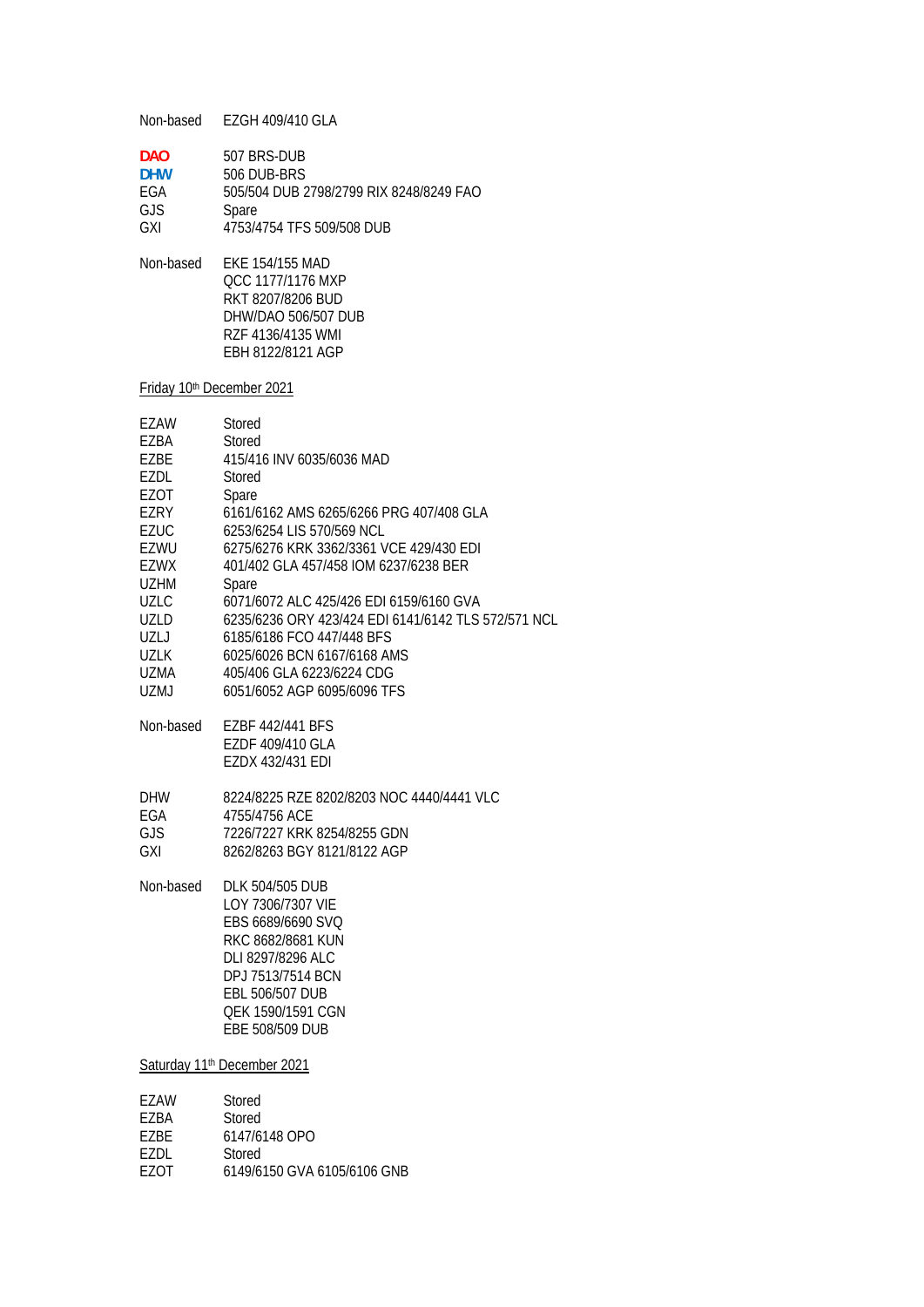| EZRY<br><b>EZUC</b><br>EZWU<br><b>EZWX</b><br>UZHM<br><b>UZLC</b><br><b>UZLD</b><br>UZLJ<br><b>UZLK</b><br>UZMA<br><b>UZMJ</b>                                                      | Spare<br>Spare<br>6103/6104 GNB 6261/6262 PFO<br>6161/6162 AMS 6235/6236 ORY 6095/6096 TFS<br>421/422 EDI 6155/6156 GVA 403/404 GLA<br>6065/6066 FUE 6245/6246 FNC<br>6193/6194 ACE 6019/6020 SOF<br>6277/6278 SSH<br>6071/6072 ALC 6293/6294 HRG<br>Spare<br>6291/6292 LYS 6195/6196 LPA                                                                                                                                                                               |
|-------------------------------------------------------------------------------------------------------------------------------------------------------------------------------------|-------------------------------------------------------------------------------------------------------------------------------------------------------------------------------------------------------------------------------------------------------------------------------------------------------------------------------------------------------------------------------------------------------------------------------------------------------------------------|
| Non-based                                                                                                                                                                           | EZBF 444/443 BFS                                                                                                                                                                                                                                                                                                                                                                                                                                                        |
| DHW<br>EGA<br>GJS<br><b>GXI</b>                                                                                                                                                     | Spare<br>3176/3177 TSF 7514/7513 BCN<br>4753/4754 TFS 8296/8297 ALC<br>8121/8122 AGP 4757/4758 LPA                                                                                                                                                                                                                                                                                                                                                                      |
| Non-based                                                                                                                                                                           | DWK 504/505 DUB<br>RKE 8207/8206 BUD<br><b>DCG 506/507 DUB</b><br>EVC 154/155 MAD<br>RSC 8217/8216 POZ<br>RSB 4136/4135 WMI                                                                                                                                                                                                                                                                                                                                             |
|                                                                                                                                                                                     | Sunday 12th December 2021                                                                                                                                                                                                                                                                                                                                                                                                                                               |
| EZAW<br>EZBA<br>EZBE<br>EZDL<br>EZOT<br>EZRY<br><b>EZUC</b><br>EZWU<br><b>EZWX</b><br><b>UZHM</b><br><b>UZLC</b><br>UZLD<br>UZLJ<br><b>UZLK</b><br>UZMA<br><b>UZMJ</b><br>Non-based | <b>Stored</b><br>Stored<br>6025/6026 BCN 6071/6072 ALC 447/448 BFS<br>Stored<br>6167/6168 AMS<br>6021/6022 KEF 6035/6036 MAD<br>6301/6302 KTT<br>Spare<br>6051/6052 AGP 425/426 EDI<br>6085/6086 FCO 407/408 GLA<br>6299/6300 GIB 568/567 NCL 6159/6160 GVA<br>6275/6276 KRK<br>6235/6236 ORY 6151/6150 GVA 6265/6266 PRG<br>6039/6040 PMI 6165/6166 AMS 415/416 INV<br>6253/6254 LIS 405/406 GLA 6223/6224 CDG<br>6263/6264 LCA 429/430 EDI<br><b>UZHY 442/441 BFS</b> |
|                                                                                                                                                                                     | EZDF 409/410 GLA<br>EZTB 446/445 BFS                                                                                                                                                                                                                                                                                                                                                                                                                                    |
| <b>DHW</b><br>EGA<br>GJS<br>GXI                                                                                                                                                     | 3176/3177 TSF 5341/5342 OTP<br>8248/8249 FAO 8121/8122 AGP<br>4755/4756 ACE 2798/2799 RIX<br>7226/7227 KRK 8202/8203 NOC 8296/8297 ALC                                                                                                                                                                                                                                                                                                                                  |
| Non-based                                                                                                                                                                           | QCI 1177/1176 MXP<br><b>DCL 506/507 DUB</b><br>RKV 8213/8212 WRO<br>LON 7306/7307 VIE<br>RKE 8207/8206 BUD<br>EBO 508/509 DUB                                                                                                                                                                                                                                                                                                                                           |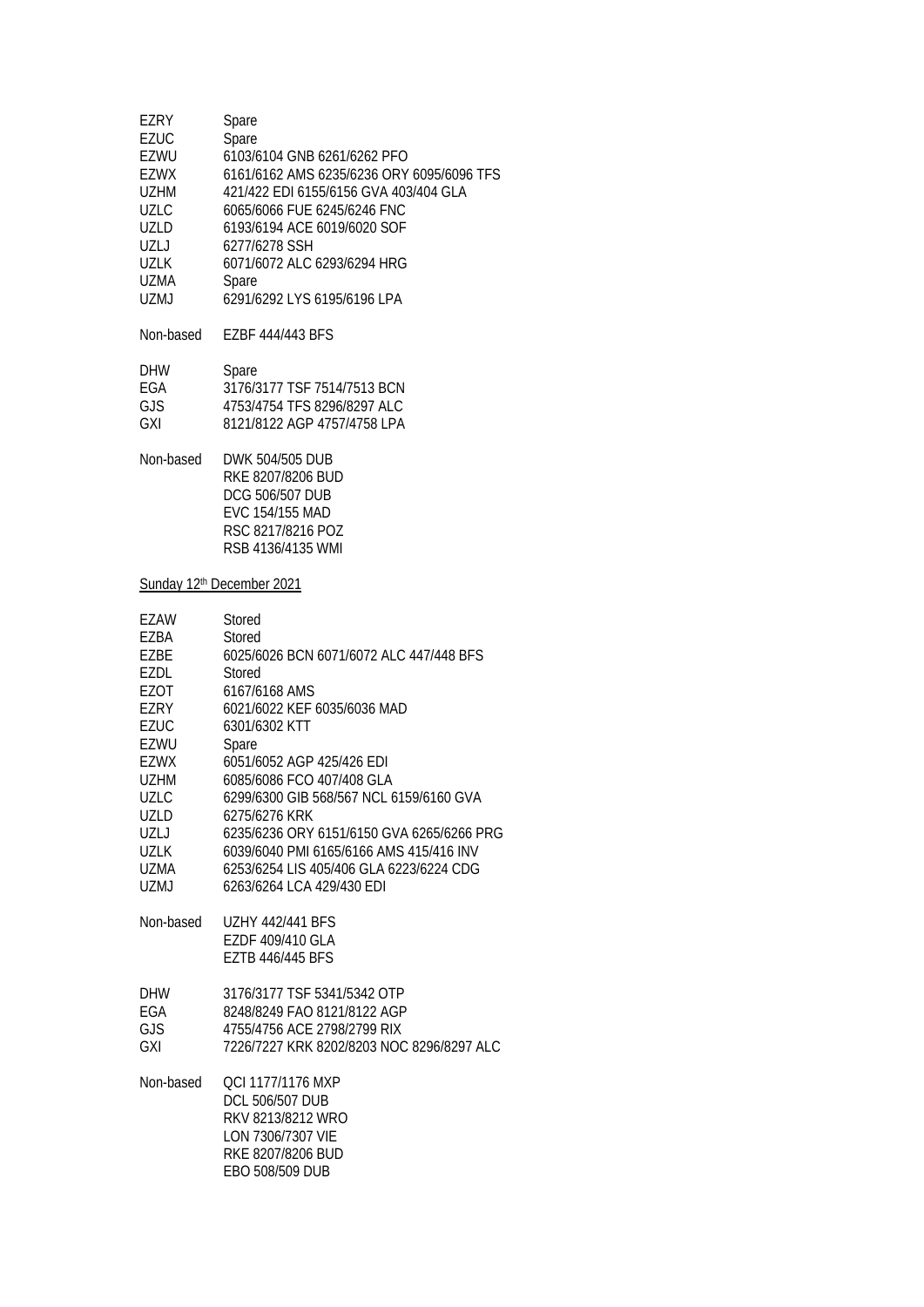# Monday 13<sup>th</sup> December 2021

| <b>EZAW</b> | Stored                                            |
|-------------|---------------------------------------------------|
| EZBA        | Stored                                            |
| <b>EZBE</b> | 6161 BRS-AMS                                      |
| <b>EZBJ</b> | 6162 AMS-BRS 403/404 GLA 427/428 EDI 447/448 BFS  |
| EZDL        | Stored                                            |
| EZOT        | 457/458 IOM 6035/6036 MAD                         |
| <b>EZRY</b> | 441/442 BFS 6275/6276 KRK                         |
| <b>EZRZ</b> | 6224 CDG-BRS                                      |
|             |                                                   |
| <b>EZUC</b> | 401/402 GLA 570/569 NCL 425/426 EDI 6223 BRS-CDG  |
| EZWU        | 421/422/423/424 EDI                               |
| <b>EZWX</b> | Spare                                             |
| <b>UZHM</b> | 6235/6236 ORY 6155/6156 GVA 6167/6168 AMS         |
| <b>UZLC</b> | 445/446 BFS 6141/6142 TLS                         |
| <b>UZLD</b> | 6237/6238 BER 415/416 INV 6073/6074 ALC           |
| UZLJ        | 6245/6246 FNC                                     |
| <b>UZLK</b> | 6025/6026 BCN 3362/3361 VCE 572/571 NCL           |
| UZMA        | 6005/6006 FAO 405/406 GLA                         |
| <b>UZMJ</b> | 6051/6052 AGP 6095/6096 TFS                       |
|             |                                                   |
| Non-based   | EZBO 409/410 GLA                                  |
|             |                                                   |
| <b>DHW</b>  | 8262/8263 BGY 4440/4441 VLC 509/508 DUB           |
| EGA         | 8296/8297 ALC 8121/8122 AGP                       |
| <b>GJS</b>  | 7226/7227 KRK 4755/4756 ACF                       |
| <b>GXI</b>  | 8224/8225 RZE 8681/8682 KUN                       |
| Non-based   | <b>EKK 504/505 DUB</b>                            |
|             | EKX 506/507 DUB                                   |
|             |                                                   |
|             | QEF 1590/1591 CGN                                 |
|             | RSH 8255/8254 GDN                                 |
|             | EFD 6689/6690 SVQ                                 |
|             | EBX 7513/7514 BCN                                 |
|             | Tuesday 14th December 2021                        |
| EZAW        | Stored                                            |
|             |                                                   |
| EZBA        | Stored                                            |
| EZBJ        | 6113/6114 NCE                                     |
| EZDL        | Stored                                            |
| <b>EZOT</b> | 441/442 BFS 6147/6148 OPO 6035/6036 MAD           |
| EZRY        | 6235/6236 ORY 6265/6266 PRG 6167/6168 AMS         |
| EZRZ        | 401/402 GLA 6149/6150 GVA 427/428 EDI 447/448 BFS |
| EZWU        | Spare                                             |
| <b>EZWX</b> | 421/422/423/424 EDI 6021/6022 KEF                 |
| <b>UZHM</b> | 6071/6072 ALC 6253/6254 LIS                       |
| <b>UZLC</b> | 6161/6162 AMS                                     |
| <b>UZLD</b> | 6185/6186 FCO 570/569 NCL                         |
| UZLJ        | 6195/6196 LPA                                     |
| <b>UZLK</b> | 6193/6194 ACE 6299/6300 GIB                       |
| UZMA        | 6051/6052 AGP 6095/6096 TFS                       |
| <b>UZMJ</b> | 405/406 GLA 6223/6224 CDG                         |
| Non-based   |                                                   |
|             | EZGH 409/410 GLA                                  |
|             |                                                   |
| <b>DHW</b>  | Spare                                             |
| EGA<br>GJS  | Spare<br>4753/4754 TFS 509/508 DUB                |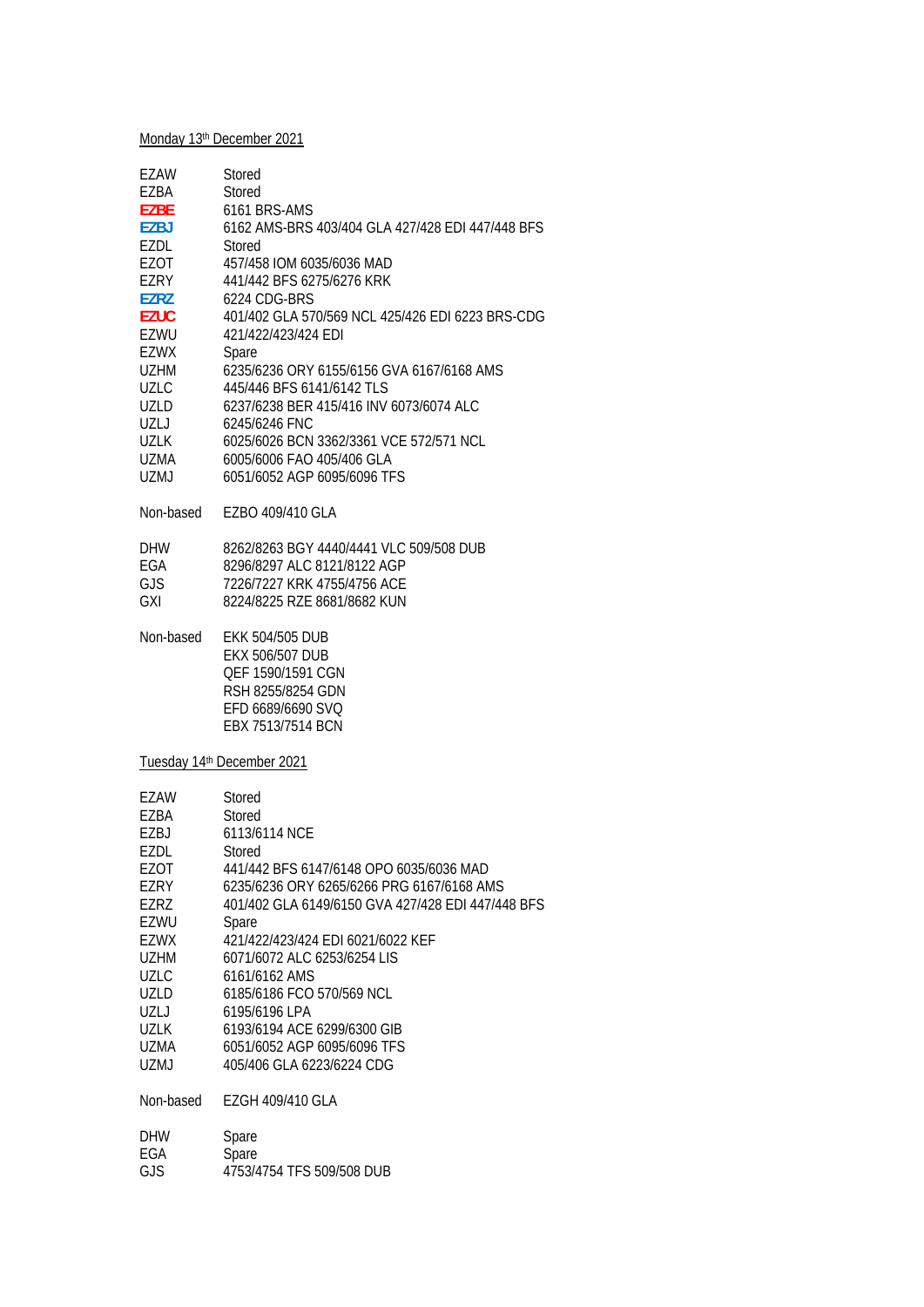GXI 505/504 DUB 3176/3177 TSF 8121/8122 AGP

Non-based RKU 8207/8206 BUD DHS 506/507 DUB EKM 154/155 MAD RSK 4136/4135 WMI

Wednesday 15<sup>th</sup> December 2021

| EZAW  | Stored                                  |
|-------|-----------------------------------------|
| EZBA  | Stored                                  |
| F7BJ  | 6025/6026 BCN 6265/6266 PRG 407/408 GLA |
| EZDL  | Stored                                  |
| EZOT  | Spare                                   |
| EZRY  | 6301/6302 KTT                           |
| F7R7  | 6235/6236 ORY 6261/6262 PFO             |
| EZWU  | 6051/6052 AGP 6095/6096 TFS             |
| EZWX  | 401/402 GLA 6149/6150 GVA 6245/6246 FNC |
| UZHM  | 6071/6072 ALC 427/428 FDI 447/448 BFS   |
| UZLC  | 6065/6066 FUE 6167/6168 AMS             |
| UZLD  | 6161/6162 AMS 443/444 BFS 423/424 EDI   |
| UZL J | 570/569 NCL 6293/6294 HRG               |
| UZLK  | 6277/6278 SSH                           |
| UZMA  | Spare                                   |
| UZMJ  | 405/406 GLA 6223/6224 CDG               |
| DHW   | Spare                                   |

| DHVV | <b>Spare</b>                          |
|------|---------------------------------------|
| EGA  | 8296/8297 ALC                         |
| GJS. | 505/504 DUB 5341/5342 OTP 509/508 DUB |
| GXI  | 4755/4756 ACE                         |

Non-based RZC 7227/7226 KRK RST 8213/8212 WRO RKW 8217/8216 POZ DYB 506/507 DUB VUE 8263/8262 BGY EMP 7513/7514 BCN

Thursday 16<sup>th</sup> December 2021

| FZAW        | Stored                                                  |
|-------------|---------------------------------------------------------|
| EZBA        | Stored                                                  |
| F7BJ        | 6235/6236 ORY 6275/6276 KRK 429/430 FDI                 |
| EZDL        | Stored                                                  |
| F70T        | 441/442 BFS 6147/6148 OPO 6035/6036 MAD                 |
| <b>EZOX</b> | 6072 ALC-BRS 427/428 EDI 407/408 GLA                    |
| <b>F7RY</b> | 6071 BRS-ALC                                            |
| F7R7        | 421/422 EDI 6291/6292 LYS 6299 BRS-AGP (6300 cancelled) |
| EZWU        | 6039/6040 PMI 415/416 INV 6237/6238 BER                 |
| EZWX        | 6161/6162 AMS 445/446 BFS 6141/6142 TLS                 |
| UZHM        | 6025/6026 BCN 6155/6156 GVA 6167/6168 AMS               |
| UZLC.       | Spare                                                   |
| UZLD.       | 6021/6022 KEF 447/448 BFS                               |
| UZLJ        | 6193/6194 ACE                                           |
| <b>UZLK</b> | 6253/6254 LIS 570/569 NCL 6159/6160 GVA                 |
| UZMA        | 6051/6052 AGP 6095/6096 TFS                             |
| UZMJ        | 6005/6006 FAO 405/406 GLA 6223/6224 CDG                 |
|             |                                                         |

Non-based EZUN 409/410 GLA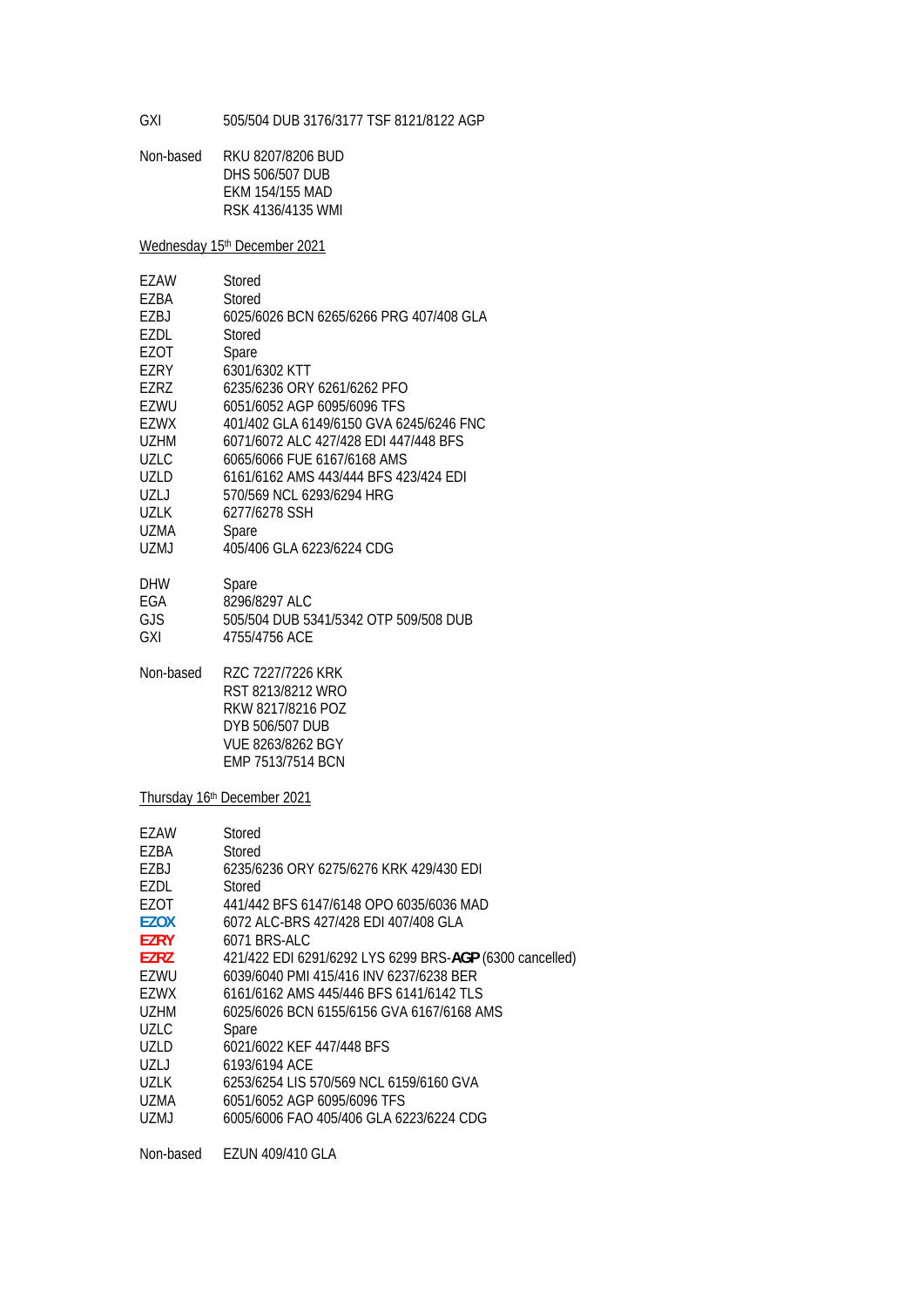| <b>DHW</b> | Spare                                   |
|------------|-----------------------------------------|
| FGA        | 4753/4754 TFS 509/508 DUB               |
| <b>FMD</b> | 504 DUB-BRS 2798/2799 RIX 8248/8249 FAO |
| GJS.       | Spare                                   |
| <b>GXI</b> | 505 BRS-DUB                             |

Non-based GSG 154/155 MAD QCD 1177/1176 MXP RSO 8207/806 BUD EXE 506/507 DUB RSB 4136/4135 WMI DYA 8122/8121 AGP

### Friday 17th December 2021

| F7AW        | Stored                                                          |
|-------------|-----------------------------------------------------------------|
| F7BA        | Stored                                                          |
| EZBJ        | 6235/6236 ORY 423/424 EDI 6141/6142 TLS 572 BRS-NCL 571 NCL-LTN |
| F7DI.       | Stored                                                          |
| <b>EZOT</b> | 6149/6150 GVA 441/442 BFS 6035 BRS-MAD 6036 MAD-LGW             |
| <b>F7OX</b> | 401/402 GLA 6085/6086 BSL 457/458 IOM 6237 BRS-BER 6238 BER-LGW |
| EZWU        | 6275/6276 KRK 3362/3361 VCE 429 BRS-EDI 430 EDI-LGW             |
| F7WX        | 6253/6254 LIS 570/569 NCL 426 BRS-EDI 430 EDI-LGW               |
| U7HM        | 6051/6052 AGP                                                   |
| UZLC        | 6071/6072 ALC 425/426 EDI 6159 BRS-GVA 6150 GVA-LGW             |
| UZLD        | 6025/6026 BCN 6155/6156 GVA 6167 BRS-AMS 6168 AMS-LGW           |
| [ 7 ]       | 6295/6296 INN 6185/6186 FCO 447 BRS-BES 448 BES-CWL             |
| U71 K       | 6161/6162 AMS 6265/6266 PRG 415 BRS-INV 416 INV- <b>BHX</b>     |
| UZMA.       | 6005/6006 FAO 405/406 GLA 6223 BRS-CDG 6224 CDG-LGW             |
| UZMJ        | 6095 BRS-TES 6096 TES-LGW                                       |
| Non-based   | EZGH 409/410 GLA                                                |
|             | EZDV 432/431 EDI                                                |

| 8224/8225 RZE 8202/8203 NOC 4440 BRS-VLC 4441 VLC-LGW |
|-------------------------------------------------------|
| 8122 AGP-BRS                                          |
| 8262/8263 BGY 4899/4900 TRN 8121 BRS-AGP              |
| 7226/7227 KRK 8254/8255 GDN 509 BRS-DUB 508 DUB-LGW   |
| 4135/4136 WMI 4755/4756 ACF                           |
|                                                       |

Non-based DCP 504/505 DUB LOR 7306/7307 VIE EFD 6689/6690 SVQ RKG 8682/8681 KUN EBY 8297/8296 ALC DYZ 7513/7514 BCN EBZ 506/507 DUB QCW 1590/1591 CGN

Saturday 18th December 2021

Cancelled; 6095/6096 TFS 6113/6114 NCE 6149/6150/6153/6158 GVA 6161/6162 AMS 6195/6196 LPA 6245/6246 FNC 6255/6256 SZG

| <b>F7AW</b> | 9002 BRS-LTN                             |
|-------------|------------------------------------------|
| F7RA        | Stored                                   |
| F7BJ        | 9005 LTN-BRS6147/6148 OPO                |
| F7DI.       | Stored                                   |
| F7GO        | 9001 LTN-BRS                             |
| <b>F7PF</b> | 9012 MAN-BRS 6103/6104 GNB 6155/6156 GVA |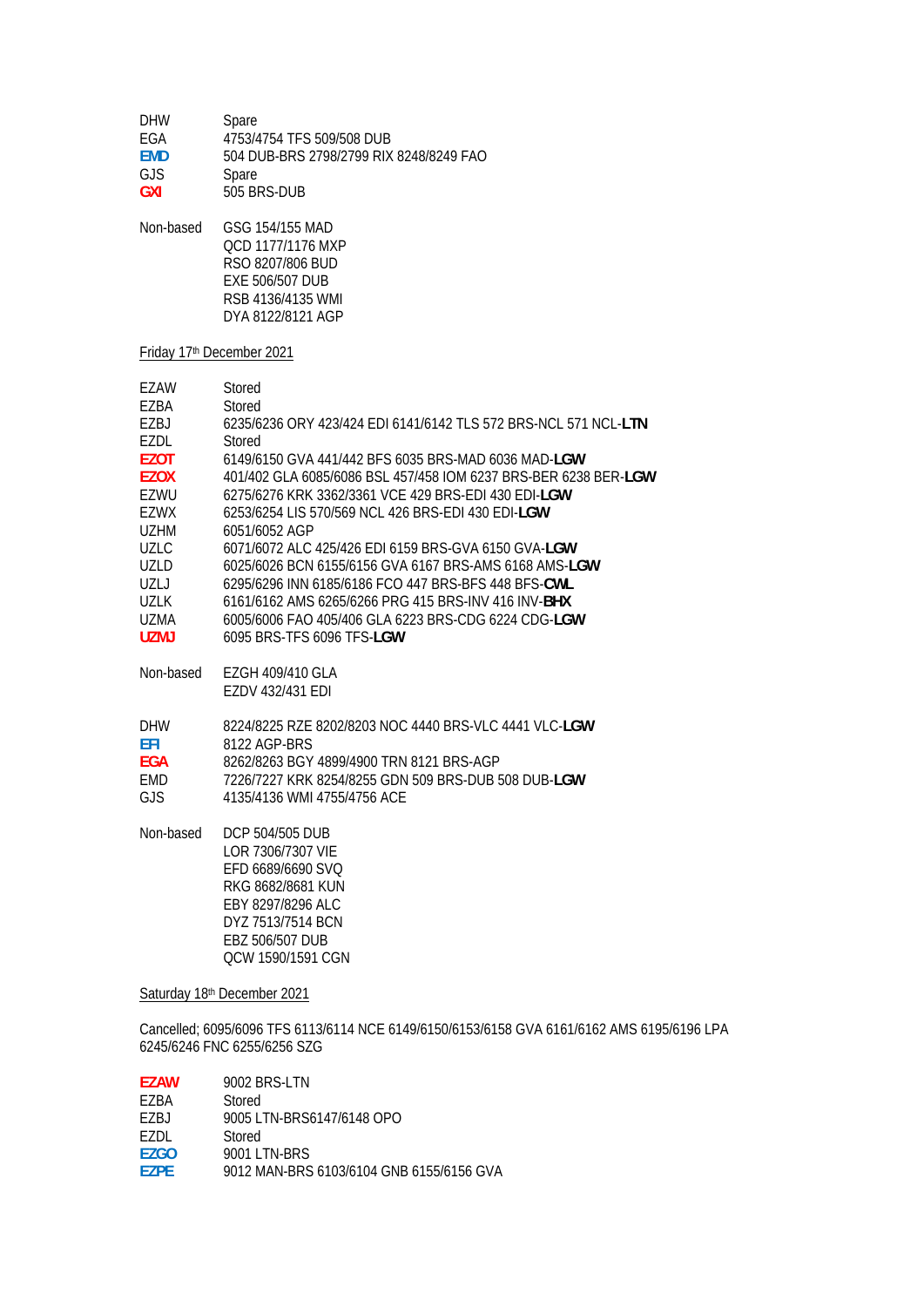| <b>EZUK</b> | 9011 LPL-BRS 421/422 EDI 6235/6236 ORY                  |
|-------------|---------------------------------------------------------|
| F7WU        | 9007 LGW-BRS 6105/6106 GNB                              |
| EZWX        | 9008 LGW-BRS 6031/6032 TRN 6261/6262 PFO                |
| <b>F7WY</b> | 9016 MAN-BRS 403/404 GLA                                |
| <b>UZHM</b> | 6193/6194 ACE 6019/6020 SOF                             |
| UZLC.       | 9006 LGW-BRS 6065/6066 FUE 6159/6160 GVA                |
| UZLD        | 9009 LGW-BRS 6071/6072 ALC                              |
| UZL J       | 9004 CWL-BRS 6277 BRS-SSH (6278 cancelled) 9015 SSH-BRS |
| 1171 K      | 9003 BHX-BRS 6293/6294 HRG                              |
| UZMA        | 9010 LGW-BRS                                            |
|             |                                                         |

- LQT 6292/6291 LYS
- Non-based EZBB 444/443 BFS IVJ 6168/6167 AMS

| <b>DHW</b> | 80 LGW-BRS 505 BRS-DUB                  |
|------------|-----------------------------------------|
| <b>FFI</b> | 8121/8122 AGP 4757/4758 LPA             |
| <b>FMD</b> | 90 LGW-BRS 1027/1028 GNB 3176/3177 TSF  |
| <b>FMN</b> | 504 DUB-BRS 6060/6059 SOF 8262/8263 BGY |
| G IS       | 4753/4754 TFS 8296/8297 ALC             |

- EKO 7514/7513 BCN
- Non-based EMN/DHW 504/505 DUB RSE 8207/8206 BUD EFK 506/507 DUB EFE 154/155 MAD RSX 8217/8216 POZ RZF 4136/4135 WMI

Sunday 19th December 2021

Cancelled; 415/415 INV 447/448 BFS

| EZBA        | Stored                                                             |
|-------------|--------------------------------------------------------------------|
| EZBJ        | 6039/6040 PMI 6165/6166 AMS                                        |
| EZDL        | Stored                                                             |
| EZGO        | Stored                                                             |
| EZPE        | 6021/6022 KEF 425/426 EDI 6085/6086 BSL                            |
| <b>EZUK</b> | 6299/6300 GIB 568/567 NCL 6223/6224 CDG                            |
| EZWU        | 6051/6052 AGP 9195 BRS-LPA 9196 LPA-LTN-BRS (Saturday's 6195/6196) |
| EZWX        | 6235/6236 ORY 6151/6150 GVA 6265 BRS-PRG 6266 PRG-LGW              |
| EZWY        | 6141/6142 TLS 6167/6168 AMS                                        |
| UZHM        | 441/442 BFS 6071 BRS-ALC 6072 ALC-LGW 6072 LGW-LGW                 |
| UZLC        | 6301/6302 KTT 6035/6036 MAD                                        |
| <b>UZLD</b> | 6185/6186 FCO 407/408 GLA                                          |
| <b>UZLF</b> | 6296 INN-BRS 6155/6156 GVA 6159 BRS-GVA 6160 GVA-LGW               |
| <b>UZLJ</b> | 6295 BRS-INN                                                       |
| UZLK        | 6263/6264 LCA 6275/6276 KRK                                        |
| UZMA        | 6253/6254 LIS 405/406 GLA 429 BRS-EDI 430 EDI-LGW 6160 LGW-BRS     |
|             |                                                                    |
| JYF.        | 6152/6149 GVA                                                      |
| Non-based   | EZAI 409/410 GLA<br>IZL 6026/6025 BCN<br><b>UZHY 446/445 BFS</b>   |
| FFI         | 7226 BRS-KRK 7227 KRK-EXT 5656 EXT-BRS 5341/5342 OTP               |
| <b>EMD</b>  | 8248 BRS-FAO 8249 FAO- <b>EXT</b> 7676 EXT-BRS 8121/8122 AGP       |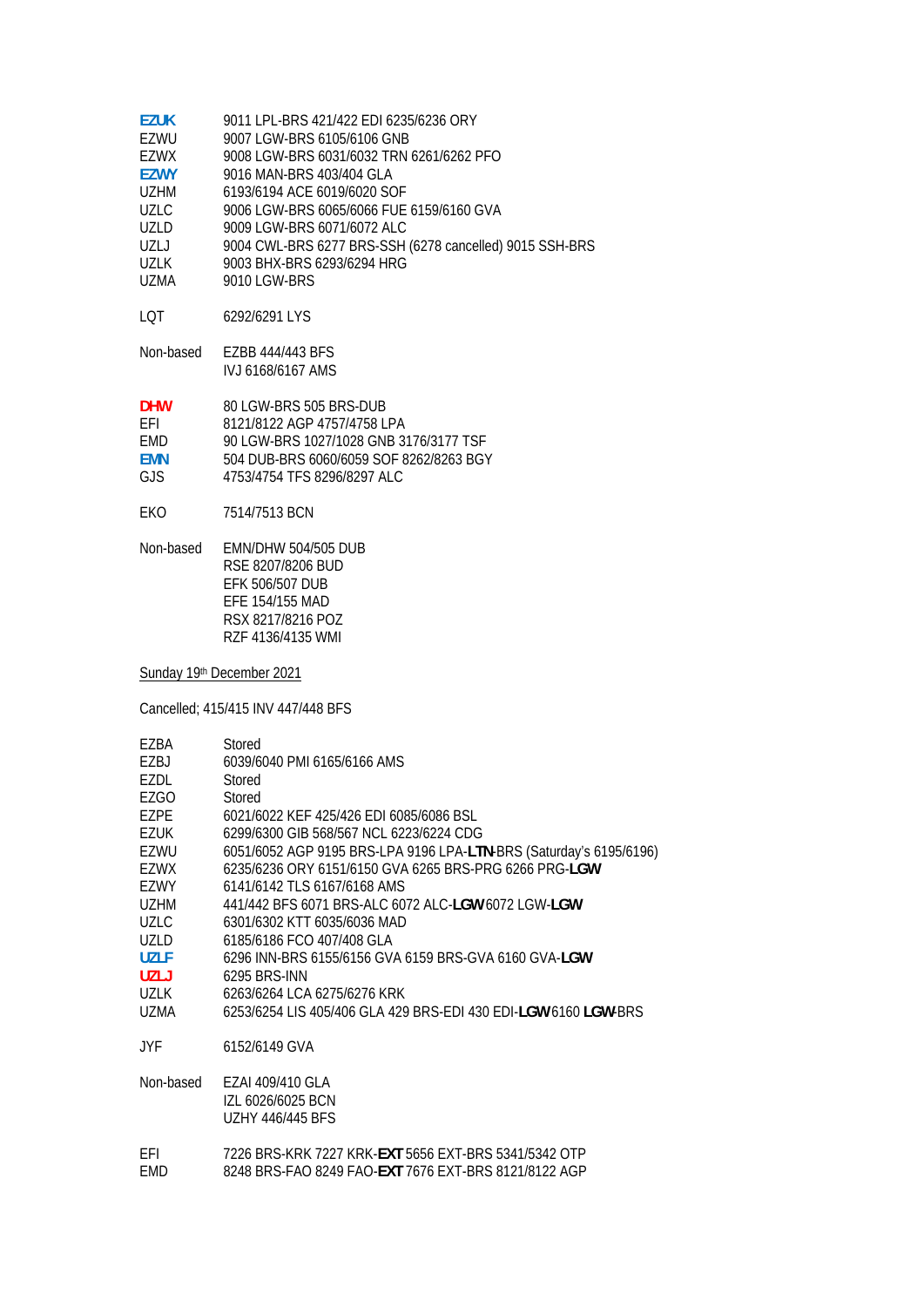EMN 3176/3177 TSF 8202/8203 NOC 8296/8297 ALC GJS 4755/4756 ACE 2798/2799 RIX

Non-based GXL 504/505 DUB QDR 1177/1176 MXP DCP 506/507 DUB RKE 8213/8212 WRO LOW 7306/7307 VIE RKI 8207/8206 BUD EKZ 508/509 DUB

#### Monday 20<sup>th</sup> December 2021

| EZBA        | Stored                                            |
|-------------|---------------------------------------------------|
| F7BJ        | 6161/6162 AMS 403/404 GLA 427/428 EDI 572/571 NCL |
| EZDL        | Stored                                            |
| EZGO        | Stored                                            |
| EZPE        | 401/402 GLA 570/569 NCL 445/446 BFS 6141/6142 TLS |
| EZUK        | 421/422/423/424/425/426 EDI 6159/6160 GVA         |
| F7WU        | 6245 BRS-TFS (6246 cancelled)                     |
| F7WX        | 9016 LGW-BRS 415/416 INV 6073/6074 ALC            |
| F7WY        | 6235/6236 ORY 6155/6156 GVA 6167/6168 AMS         |
| U7HF        | 9013 FAO-BRS                                      |
| <b>UZHM</b> | 9014 LGW-BRS 6237/6238 BER                        |
| UZLC        | 441/442 BFS 6275/6276 KRK 6035/6036 MAD           |
| UZLD.       | 6025/6026 BCN 3362/3361 VCE 447/448 BFS           |
| U71 F       | 9022 LGW-BRS 6005/6006 FAO 6253/6254 LIS          |
| 1171 K      | 6149/6150 GVA 457/458 IOM 6185/6186 FCO           |
| UZMA        | 6051/6052 AGP 405/406 GLA 6223/6224 CDG           |
| UZMJ        | 9012 LGW-BRS 6095/6096 TFS                        |
|             |                                                   |
| Non-based   | ING 6114/6113 NCE                                 |
|             | EZGH 409/410 GLA                                  |
|             |                                                   |

| FFI        | 8224/8225 RZE 8681/8682 KUN |
|------------|-----------------------------|
| <b>EGA</b> | 8122 AGP-BRS                |
| <b>FKO</b> | 7513 BCN-BRS                |

| FKU.       | 7513 BUN-BRS                                         |
|------------|------------------------------------------------------|
| <b>FMD</b> | 8296/8297 ALC 8121 BRS-AGP                           |
| <b>FMN</b> | 8262/8263 BGY 4440/4441 VLC 509/508 DUB 7514 BRS-BCN |
| GJS.       | 7226/7227 KRK 4755/4756 ACE                          |

Non-based ENF 504/505 DUB ENE 506/507 DUB QAS 1590/1591 CGN RSS 8255/8254 GDN EKI 6689/6690 SVQ EKO/EMN 7513/7514 BCN

### Tuesday 21st December 2021

| EZBA        | Stored                                   |
|-------------|------------------------------------------|
| EZBJ        | 401/402 GLA 6149/6150 GVA 6253/6254 LIS  |
| EZDL        | Stored                                   |
| EZGN        | 9004 LGW-BRS                             |
| EZGO        | Stored                                   |
| EZPE        | 421/422/423/424 EDI 6021/6022 KEF        |
| <b>EZRZ</b> | 6148 OPO-BRS 6035/6036 MAD               |
| EZUK        | 6155/6166 AMS 6167/6168 AMS              |
| EZWU        | 9245 TFS-FNC 9246F FNC-BRS (From Monday) |
| EZWX        | 6195/6196 LPA                            |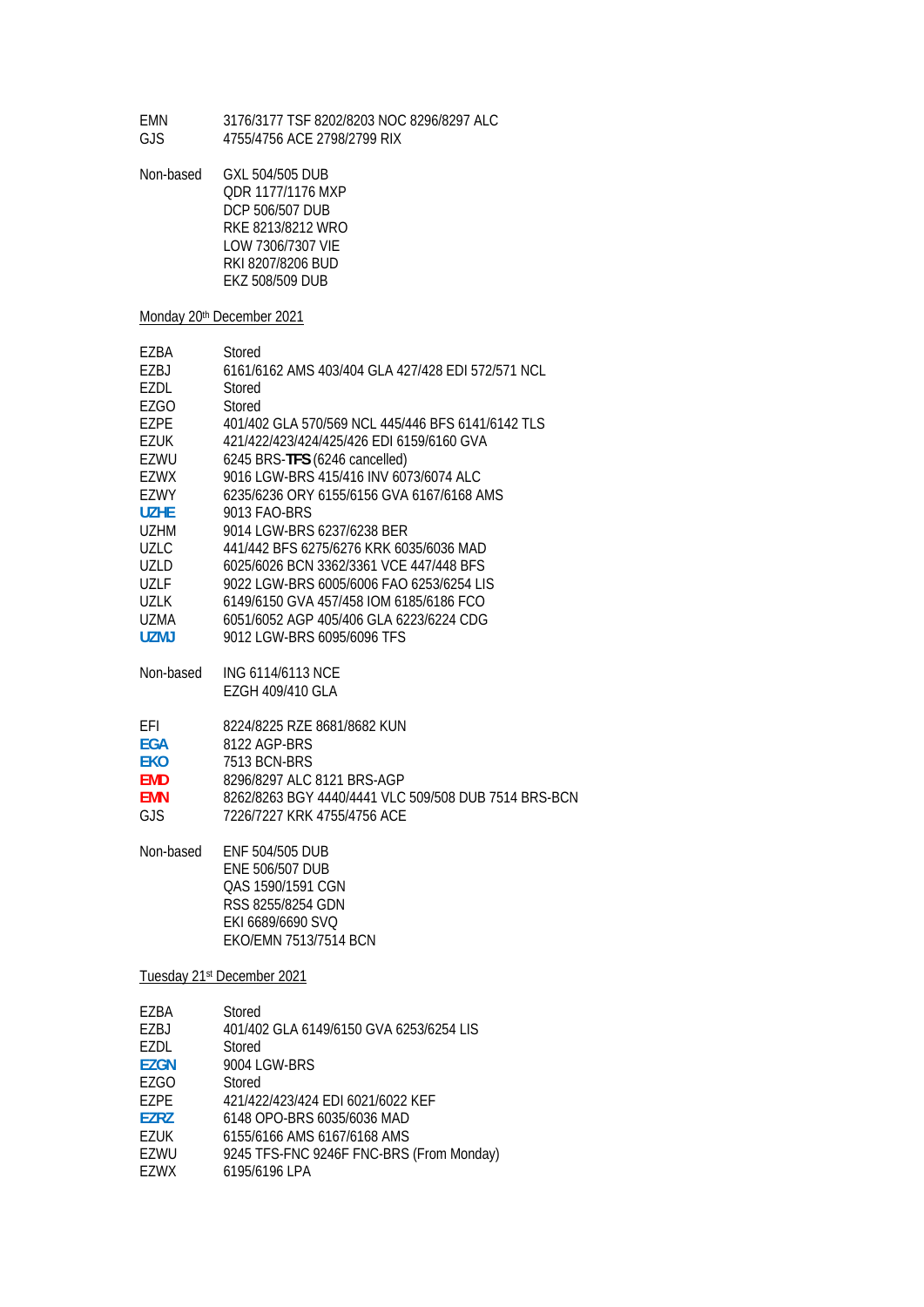| <b>EZWY</b><br><b>UZHE</b><br>UZHM<br><b>UZHO</b><br>UZLC<br><b>UZLD</b><br><b>UZLF</b><br><b>UZLK</b><br>UZMA<br>UZMJ                                                                | 6039/6040 PMI 9006 BRS-MAN<br>441/442 BFS 6147 BRS-OPO<br>6193/6194 ACE 6299/6300 GIB<br>448 BFS-BRS<br>6071/6072 ALC 405/406 GLA 6223/6224 CDG<br>6025/6026 BCN 427/428 EDI 447 BRS-BFS<br>6235/6236 ORY 6265/6266 PRG 6113/6114 NCE<br>6161/6162 AMS 6185/6186 FCO 570/569 NCL<br>6051/6052 AGP 6095/6096 TFS<br>6005/6006 FAO                                                                                                                                                                                               |
|---------------------------------------------------------------------------------------------------------------------------------------------------------------------------------------|--------------------------------------------------------------------------------------------------------------------------------------------------------------------------------------------------------------------------------------------------------------------------------------------------------------------------------------------------------------------------------------------------------------------------------------------------------------------------------------------------------------------------------|
| Non-based                                                                                                                                                                             | EZBO 409/410 GLA<br>EZWA 432/431 EDI                                                                                                                                                                                                                                                                                                                                                                                                                                                                                           |
| EFI<br>EGA<br>EKO<br>GJS                                                                                                                                                              | 505/504 DUB 3176/3177 TSF 8121/8122 AGP<br>8296/8297 ALC<br>Spare<br>4753/4754 TFS 509/508 DUB                                                                                                                                                                                                                                                                                                                                                                                                                                 |
| Non-based                                                                                                                                                                             | RSM 8217/8216 POZ<br>EKP 8249/8248 FAO<br>RKI 8207/8206 BUD<br><b>DHS 506/507 DUB</b><br>DHT 154/155 MAD<br>RSK 4136/4135 WMI                                                                                                                                                                                                                                                                                                                                                                                                  |
|                                                                                                                                                                                       | Wednesday 22 <sup>nd</sup> December 2021                                                                                                                                                                                                                                                                                                                                                                                                                                                                                       |
| EZBA<br>EZBJ<br>EZDL<br>EZGN<br>EZGO<br>EZPE<br><b>EZRZ</b><br>EZUK<br>EZWU<br><b>EZWX</b><br><b>UZHM</b><br>UZHO<br><b>UZLC</b><br>UZLF<br>UZLK<br>UZMA<br>UZMJ<br>EFI<br>EGA<br>EKO | Stored<br>6025/6026 BCN 6265/6266 PRG 407/408 GLA<br>Stored<br>Stored<br>Stored<br>6071/6072 ALC 427/428 EDI 447/448 BFS<br>6051/6052 AGP 6155/6156 GVA 423/424 EDI<br>Spare<br>6161/6162 AMS 421/422 EDI<br>6065/6066 FUE (6167/6168 AMS cancelled)<br>570/569 NCL 6095/6096 TFS<br>401/402 GLA 6149/6150 GVA 6245/6246 FNC<br>443/444 BFS 6263/6264 LCA<br>6293/6294 HRG<br>6277/6278 SSH<br>6235/6236 ORY 6261/6262 PFO<br>6005/6006 FAO 405/406 GLA 6223/6224 CDG<br>8296/8297 ALC 4755/4756 ACE<br>Spare<br>4135/4136 WMI |
| GJS                                                                                                                                                                                   | 505/504 DUB 5341/5342 OTP 509/508 DUB                                                                                                                                                                                                                                                                                                                                                                                                                                                                                          |
| Non-based                                                                                                                                                                             | RKO 8255/8254 GDN<br>RSO 7227/7226 KRK<br>RKV 8213/8212 WRO<br>RSM 8217/8216 POZ<br>VILINI 004210040 DCV                                                                                                                                                                                                                                                                                                                                                                                                                       |

 VUN 8263/8262 BGY EKK 7513/7514 BCN

Thursday 23rd December 2021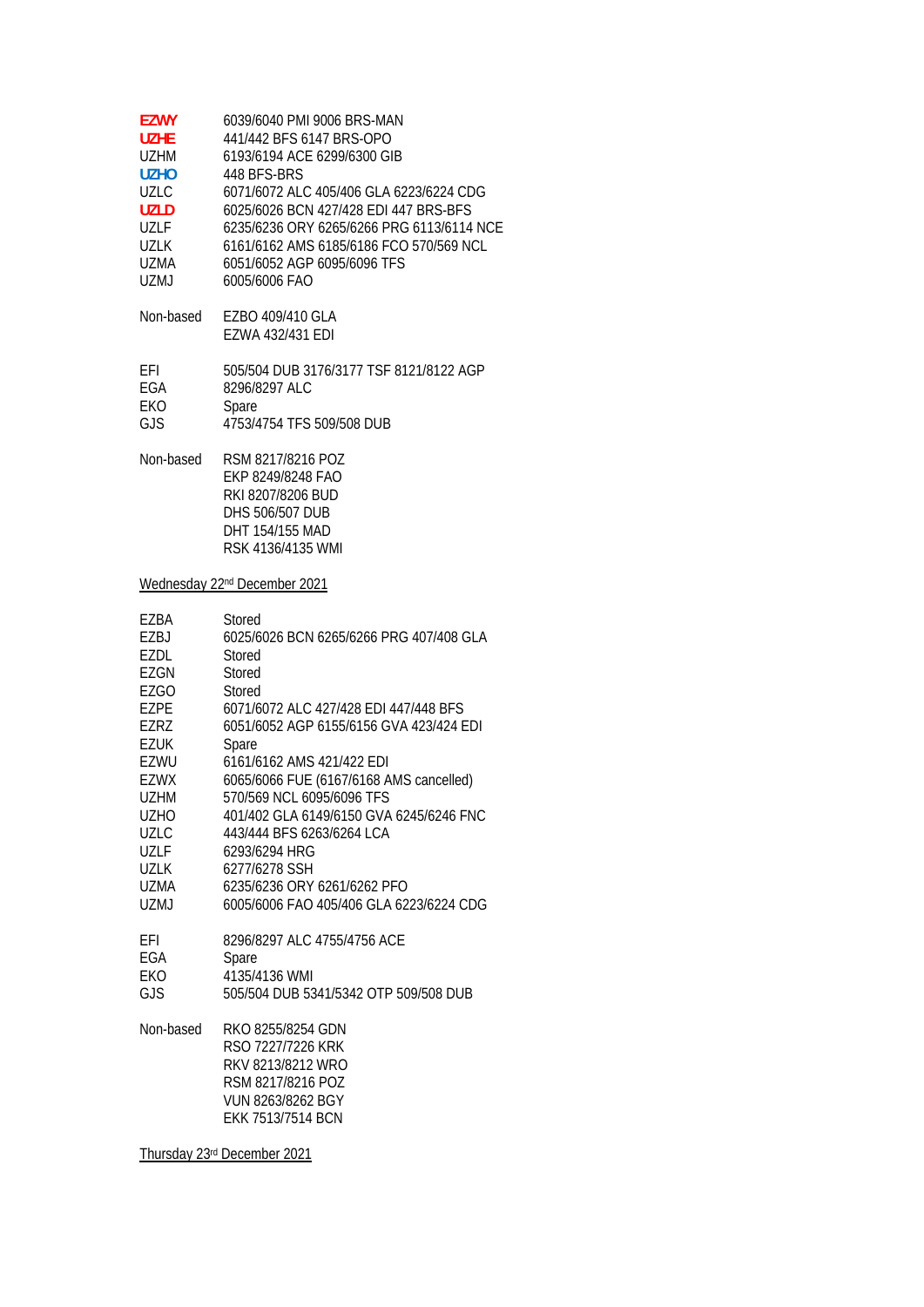Cancelled; 6161/6162 AMS

| EZBA<br>EZBJ<br>EZDL<br>EZGN<br><b>EZGO</b><br>EZPE<br><b>EZRZ</b><br><b>EZUK</b><br>EZWU<br><b>EZWX</b><br><b>UZHM</b><br><b>UZHO</b><br>UZLC<br>UZLF<br><b>UZLK</b><br>UZMA                              | 9007 BRS-BRS<br>6235/6236 ORY 6275/6276 KRK 429/430 EDI<br>Stored<br>Stored<br>Stored<br>6025/6026 BCN 6155/6156 GVA 6167/618 AMS<br>6021/6022 KEF 447/448 BFS<br>441/442 BFS 6147/6148 OPO 6035/6036 MAD<br>6039/6040 PMI 415/416 INV 6238/6238 BER<br>6253/654 LIS 427/428 EDI 407/408 GLA<br>570/569 NCL 6159/6160 GVA<br>6193/6194 ACE<br>421/422 EDI 6291/6292 LYS 6299/6300 GIB<br>Spare<br>6071/6072 ALC 445/446 BFS 6141/6142 TLS<br>6051/6052 AGP 6095/6096 TFS           |
|------------------------------------------------------------------------------------------------------------------------------------------------------------------------------------------------------------|------------------------------------------------------------------------------------------------------------------------------------------------------------------------------------------------------------------------------------------------------------------------------------------------------------------------------------------------------------------------------------------------------------------------------------------------------------------------------------|
| UZMJ                                                                                                                                                                                                       | 6005/6006 FAO 405/406 GLA 6223/6224 CDG                                                                                                                                                                                                                                                                                                                                                                                                                                            |
| Non-based                                                                                                                                                                                                  | EZUA 409/410 GLA                                                                                                                                                                                                                                                                                                                                                                                                                                                                   |
| EFI<br>EGA<br>EKO<br>GJS                                                                                                                                                                                   | 505/504 DUB 2798/2799 RIX 509/508 DUB<br>8254/8255 GDN<br>1591/1590 CGN 4440/4441 VLC<br>4753/4754 TFS 8248/8249 FAO                                                                                                                                                                                                                                                                                                                                                               |
| Non-based                                                                                                                                                                                                  | DWE 154/155 MAD<br>QDR 1177/1176 MXP<br>RSG 8207/8206 BUD<br>DPN 506/507 DUB<br>RZB 4136/4135 WMI<br>DWF 8122/8121 AGP                                                                                                                                                                                                                                                                                                                                                             |
| Friday 24th December 2021                                                                                                                                                                                  |                                                                                                                                                                                                                                                                                                                                                                                                                                                                                    |
| EZBA<br><b>EZBJ</b><br>EZDL<br><b>EZGN</b><br><b>EZGO</b><br>EZPE<br>EZRZ<br><b>EZUK</b><br>EZWU<br><b>EZWX</b><br><b>UZHM</b><br><b>UZHO</b><br>UZLC<br><b>UZLF</b><br><b>UZLK</b><br>UZMA<br><b>UZMJ</b> | <b>Stored</b><br>6149/6150 GVA 6291/6292 LYS 415/416 INV<br>Stored<br>Stored<br>Stored<br>Spare<br>6253/6254 LIS 401/402 GLA<br>6235/6236 ORY 423/424 EDI 6223/6224 CDG<br>6071/6072 ALC 3362/3361 VCE<br>6295/6296 INN 6185/6186 FCO<br>6275/6276 KRK 425/426 EDI 6159/6160 GVA<br>6025/6026 BCN 6155/6156 GVA 407/408 GLA<br>6161/6162 AMS 6255/6256 SZG 457/458 IOM<br>6237/6238 BER 6035/6036 MAD<br>6051/6052 AGP 6113/6114 NCE 572/571 NCL<br>6005/6006 FAO<br>6095/6096 TFS |
| Non-based                                                                                                                                                                                                  | <b>EZDM 442/441 BFS</b><br>EZGH 409/410 GLA                                                                                                                                                                                                                                                                                                                                                                                                                                        |
| EFI<br>EGA                                                                                                                                                                                                 | 8224/8225 RZE 8202/8203 NOC<br>8262/8263 BGY 4899/4900 TRN                                                                                                                                                                                                                                                                                                                                                                                                                         |

EKO 7226/7227 KRK 509/508 DUB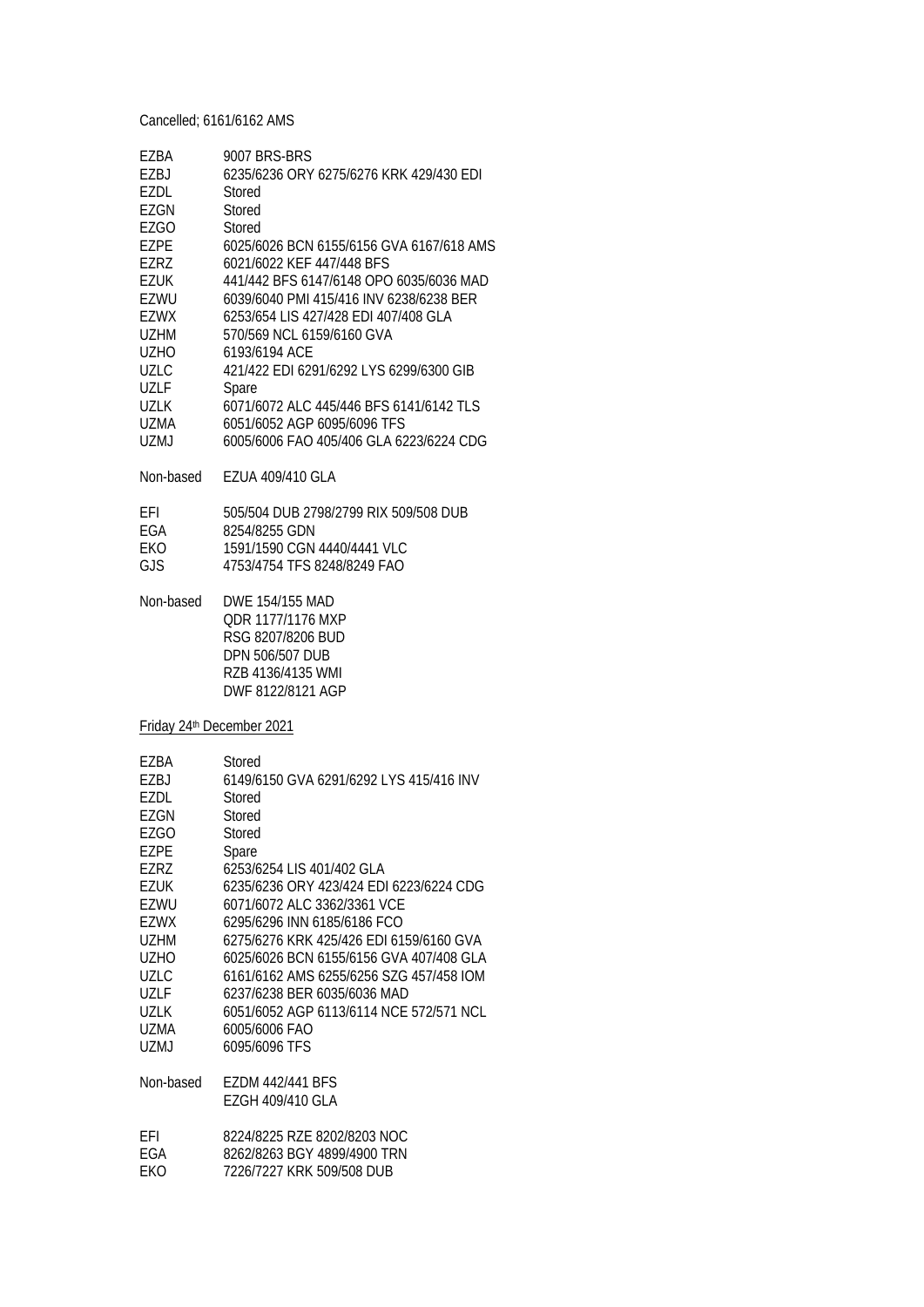GJS 4755/4756 ACE

Non-based DWK 504/505 DUB LMT 7306/7307 VIE EVA 6689/6690 SVQ RKC 8682/8681 KUN EBD 8297/8296 ALC EKF 506/507 DUB EVT 7513/7514 BCN

### Saturday 25<sup>th</sup> December 2021

No flights today.

Sunday 26<sup>th</sup> December 2021

| EZBA        | Stored                                                                |
|-------------|-----------------------------------------------------------------------|
| EZBJ        | 445 BRS-BFS 552/551 BFS-NCL-BFS 446 BFS-BRS 6071/6072 ALC 447/448 BFS |
| EZDL        | Stored                                                                |
| EZGN        | Stored                                                                |
| EZGO        | Stored                                                                |
| <b>EZPE</b> | 6031/6032 TRN 6155/6156/6159/6160 GVA                                 |
| <b>EZRZ</b> | 6295/6296 INN 415/416 INV                                             |
| EZUK        | 6035/6036 MAD                                                         |
| <b>EZWU</b> | 6149 BRS-GVA                                                          |
| EZWX        | 6021/6022 KEF                                                         |
| <b>EZWZ</b> | 6152 GVA-BRS 6141/6142TLS 6167/6168 AMS                               |
| <b>UZHM</b> | 6235/6236 ORY 6151/6150 GVA 6265/6266 PRG                             |
| <b>UZHO</b> | 6039/6040 PMI 568/567 NCL                                             |
| <b>UZLC</b> | 6019/6020 SOF 6275/6276 KRK                                           |
| <b>UZLF</b> | 6051/6052 AGP 425/426 EDI 6085/6086 BSL                               |
| <b>UZLK</b> | 6185/6186 FCO 407/408 GLA                                             |
| UZMA        | 6263/6264 LCA 429/430 EDI                                             |
| <b>UZMJ</b> | 6253/6254 LIS 405/406 GLA 6223/6224 CDG                               |
|             |                                                                       |
| Non-based   | EZBO 409/410 GLA                                                      |
|             | LQC 6026/6025 BCN                                                     |
|             |                                                                       |
| EFI         | 8248/8249 FAO 5341/5342 OTP                                           |
| EGA         | 475/4756 ACE 2798/2799 RIX                                            |
| EKO         | 3176/3177 TSF 8202/8203 NOC 8296/8297 ALC                             |
| GJS         | 6060/6059 SOF 8121/8122 AGP                                           |
|             |                                                                       |
| Non-based   | <b>DLW 506/507 DUB</b>                                                |
|             | RSX 8213/8212 WRO                                                     |
|             | QDC 1177/1176 MXP                                                     |
|             | LAX 7306/7307 VIE                                                     |
|             | RKI 8207/8206 BUD                                                     |
|             | GSH 508/509 DUB                                                       |
|             |                                                                       |
|             | Monday 27th December 2021                                             |
|             |                                                                       |
| EZBA        | Stored                                                                |
| EZBJ        | 403/404 GLA 427/428 EDI 447/448 BFS                                   |
| EZDL        | Stored                                                                |
| EZGN        | Stored                                                                |
| <b>EZGO</b> | Stored                                                                |

EZPE 415/416 INV 6073/6074 ALC<br>EZRZ 441/442 BFS 6275/6276 KRK 441/442 BFS 6275/6276 KRK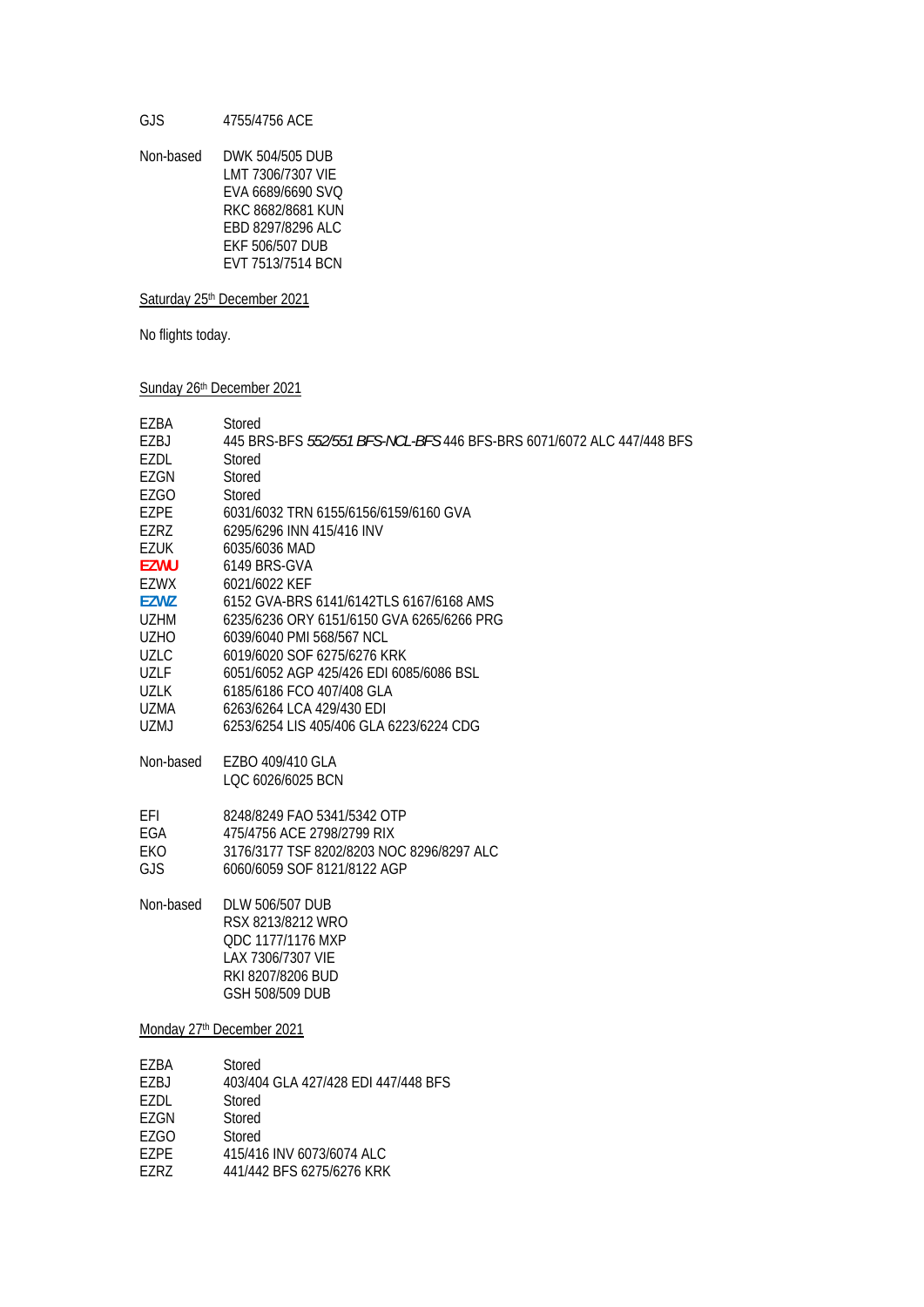| EZUK        | 401/402 GLA 570/569 NCL                         |
|-------------|-------------------------------------------------|
| EZWX        | 421/422/423/424 EDI 6253/6254 LIS               |
| F7W7        | 425/426 FDI 6159/6160 GVA                       |
| UZHM        | 6235/6236 ORY 6155/6156 GAV 6167/6168 AMS       |
| UZHO        | 6025/6026 BCN 3362/3361 VCF 572/571 NCL         |
| UZLC        | 6149/6150 GVA 457/458 IOM 6185/6186 FCO         |
| <b>UZLF</b> | 6237/6238 BFR 445/446 BFS 6141/6142 TLS         |
| UZLK        | 6245/6246 FNC 6035/6036 MAD                     |
| UZMA        | 6051/6052 AGP 6095/6096 TFS                     |
| UZMJ        | 6005/6006 FAO 405/406 GLA 6223/6224 CDG         |
|             |                                                 |
| Non-based   | <b>IVN 6114/6113 NCF</b>                        |
|             | UZHR 409/410 GLA                                |
| EFI         | 8296/8297 ALC 8121/8122 AGP                     |
| FGA         | 8224/8225 RZF 4755/4756 ACF                     |
| EKO.        | 8262/8263 BGY 4440/4441 VLC 509/508 DUB         |
| GJS.        | 7226/7227 KRK 8681/8682 KUN                     |
|             |                                                 |
| <b>EMK</b>  | 9898 LPL-ALC diversion 98 BRS-ALC (10:59/12:57) |
| Non-based   | ENF 504/505 DUB                                 |
|             | DHC 506/507 DUB                                 |
|             | OCW 1590/1591 CGN                               |
|             | RSS 8255/8254 GDN                               |
|             | EVA 6689/6690 SVO                               |

Tuesday 28<sup>th</sup> December 2021

DCZ 7513/7514 BCN

| EZBA<br>EZBJ<br>EZDL<br>EZGN<br><b>EZGO</b> | Stored<br>401/402 GLA 6149/6150 GVA 427/428 EDI 447/448 BFS<br>Stored<br>Stored<br>Stored |
|---------------------------------------------|-------------------------------------------------------------------------------------------|
| EZPE                                        | 421/422/423/424 FDI 6299/6300 GIB                                                         |
| EZRZ                                        | Spare                                                                                     |
| EZUK                                        | 6235/6236 ORY 6265/6266 PRG                                                               |
| EZWX                                        | 6039/6040 PMI 6021/6022 KFF                                                               |
| F7W7                                        | 441/442 BES 6147/6148 OPO 6035/6036 MAD                                                   |
| <b>UZHM</b>                                 | 6193/6194 ACE 6113/6114 NCE                                                               |
| <b>UZHO</b>                                 | 6185/6186 FCO 570/569 NCL                                                                 |
| <b>UZLC</b>                                 | 6025/6026 BCN 6155/6156 GVA 6167/6168 AMS                                                 |
| <b>UZLF</b>                                 | 6195/6196 LPA                                                                             |
| 1J7K                                        | 6071/6072 ALC 6253/6254 LIS                                                               |
| UZMA                                        | 6051/6052 AGP 6095/6096 TFS                                                               |
| U7M                                         | 6005/6006 FAO 405/406 GLA 6223/6224 CDG                                                   |
| Non-based                                   | EZGH 409/410 GLA<br><b>EZWB 432/431 EDI</b>                                               |
| EFI<br>EGA<br>EKO                           | 4753/4754 TFS 509/508 DUB<br>505/504 DUB 3176/3177 TSF 8121/8122 AGP<br>Spare             |
| GJS                                         | 1027/1028 GNB 4757/4758 LPA                                                               |
| Non-based                                   | FKP 8249/8248 FAO<br>RKO 8207/8206 BUD<br>RSM 8217/8216 POZ<br>ENF 506/507 DUB            |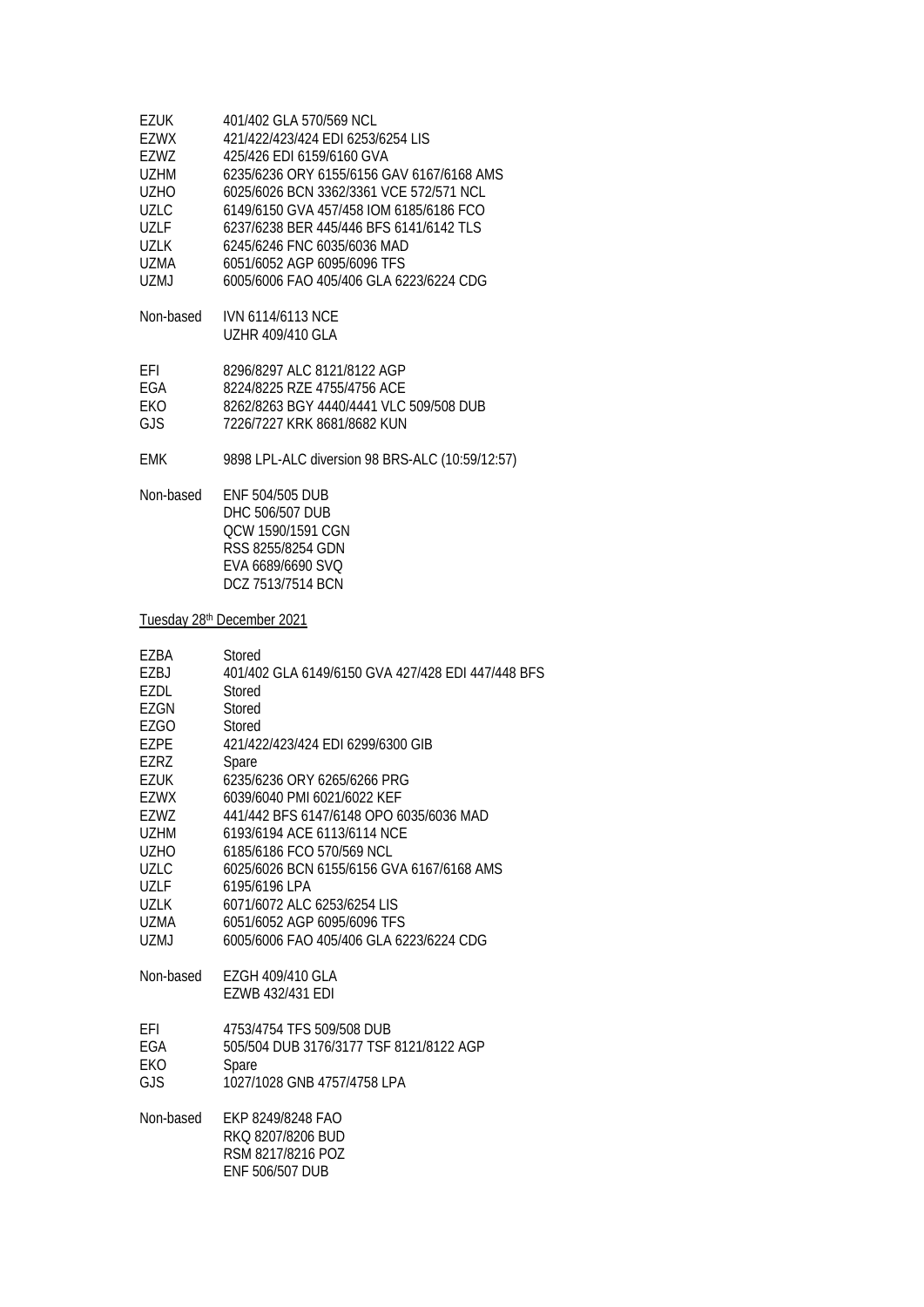### DWE 154/155 DUB RSV 4136/4135 WMI

Wednesday 29th December 2021

| EZBA<br>EZBJ<br><b>EZDL</b><br>EZGN<br>EZGO<br><b>EZPE</b><br>EZRZ<br><b>EZUK</b><br>EZWX<br>EZWZ<br><b>UZHM</b><br><b>UZHO</b> | Stored<br>6025/6026 BCN 6265/6266 PRG 407/408 GLA<br>9005 BRS-BRS<br>Stored<br>Stored<br>570/569 NCL 6095/6096 TFS<br>421/422 EDI 6167/6168 AMS<br>443/444 BFS 6155/6156 GVA 423/424 EDI<br>Spare<br>6071/6072 ALC 427/428 EDI 447/448 BFS<br>6065/6066 FUE<br>401/402 GLA 6149/6150 GVA 6245/6246 FNC |
|---------------------------------------------------------------------------------------------------------------------------------|--------------------------------------------------------------------------------------------------------------------------------------------------------------------------------------------------------------------------------------------------------------------------------------------------------|
| <b>UZLC</b><br><b>UZLF</b>                                                                                                      | 6051/6052 AGP 6263/6264 LCA<br>6293/6294 HRG                                                                                                                                                                                                                                                           |
| <b>UZLK</b>                                                                                                                     | 6277/6278 SSH                                                                                                                                                                                                                                                                                          |
| <b>UZMA</b>                                                                                                                     | 6005 BRS-FAO                                                                                                                                                                                                                                                                                           |
| <b>UZMD</b>                                                                                                                     | 6006 FAO-BRS 405/406 GLA 6223/6224 CDG                                                                                                                                                                                                                                                                 |
| <b>UZMJ</b>                                                                                                                     | 6235/6236 ORY 6261/6262 PFO                                                                                                                                                                                                                                                                            |
| EFI                                                                                                                             | Spare                                                                                                                                                                                                                                                                                                  |
| EGA                                                                                                                             | 8296/8297 ALC 4755/4756 ACE                                                                                                                                                                                                                                                                            |
| EKO<br>GJS                                                                                                                      | 509/508 DUB<br>505/504 DUB 5341/5342 OTP                                                                                                                                                                                                                                                               |
|                                                                                                                                 |                                                                                                                                                                                                                                                                                                        |
| Non-based                                                                                                                       | RKO 8255/8254 GDN<br>RSN 7227/7226 KRK<br>RKW 8213/8212 WRO<br>RSE 8217/8216 POZ<br>DYX 506/507 DUB<br>QCT 8263/8262 BGY<br>ENG 7513/7514 BCN                                                                                                                                                          |
|                                                                                                                                 | Thursday 30 <sup>th</sup> December 2021                                                                                                                                                                                                                                                                |
| EZBA<br>EZBJ<br>EZDL<br><b>EZGN</b>                                                                                             | Stored<br>6235/6236 ORY 6275/6276 KRK 429/430 FDI<br>Stored<br>Stored                                                                                                                                                                                                                                  |
| <b>EZGO</b>                                                                                                                     | Stored                                                                                                                                                                                                                                                                                                 |
| <b>EZPE</b>                                                                                                                     | 6071/6072 ALC 445/446 BFS 6141/6142 TLS                                                                                                                                                                                                                                                                |
| EZRZ                                                                                                                            | Spare                                                                                                                                                                                                                                                                                                  |
| <b>EZUK</b>                                                                                                                     | 6039/6040 PMI 415/416 INV 6237/6238 BER                                                                                                                                                                                                                                                                |
| <b>EZWX</b>                                                                                                                     | 6025/6026 BCN 427/428 EDI 407/408 GLA<br>6155/6156 GVA 6167/6168 AMS                                                                                                                                                                                                                                   |
| EZWZ<br><b>UZHM</b>                                                                                                             | 6253/6254 LIS 570/569 NCL 6159/6160 GVA                                                                                                                                                                                                                                                                |
| <b>UZHO</b>                                                                                                                     | 421/422 EDI 6291/6292 LYS 6299/6300 GIB                                                                                                                                                                                                                                                                |
| <b>UZLC</b>                                                                                                                     | 441/442 BFS 6147/6148 OPO 6035/6036 MAD                                                                                                                                                                                                                                                                |
| <b>UZLF</b>                                                                                                                     | 6021/6022 KEF 447 BRS-BFS                                                                                                                                                                                                                                                                              |
| <b>UZLJ</b>                                                                                                                     | 448 BFS-BRS                                                                                                                                                                                                                                                                                            |
| <b>UZLK</b>                                                                                                                     | 6193/6194 ACE                                                                                                                                                                                                                                                                                          |
| UZMD                                                                                                                            | 6051/6052 AGP 6095/6096 TFS                                                                                                                                                                                                                                                                            |

| 6005/6006 FAO 405/406 GLA 6223/6224 CDG | UZMJ |  |  |  |
|-----------------------------------------|------|--|--|--|
|-----------------------------------------|------|--|--|--|

Non-based EZUA 409/410 GLA